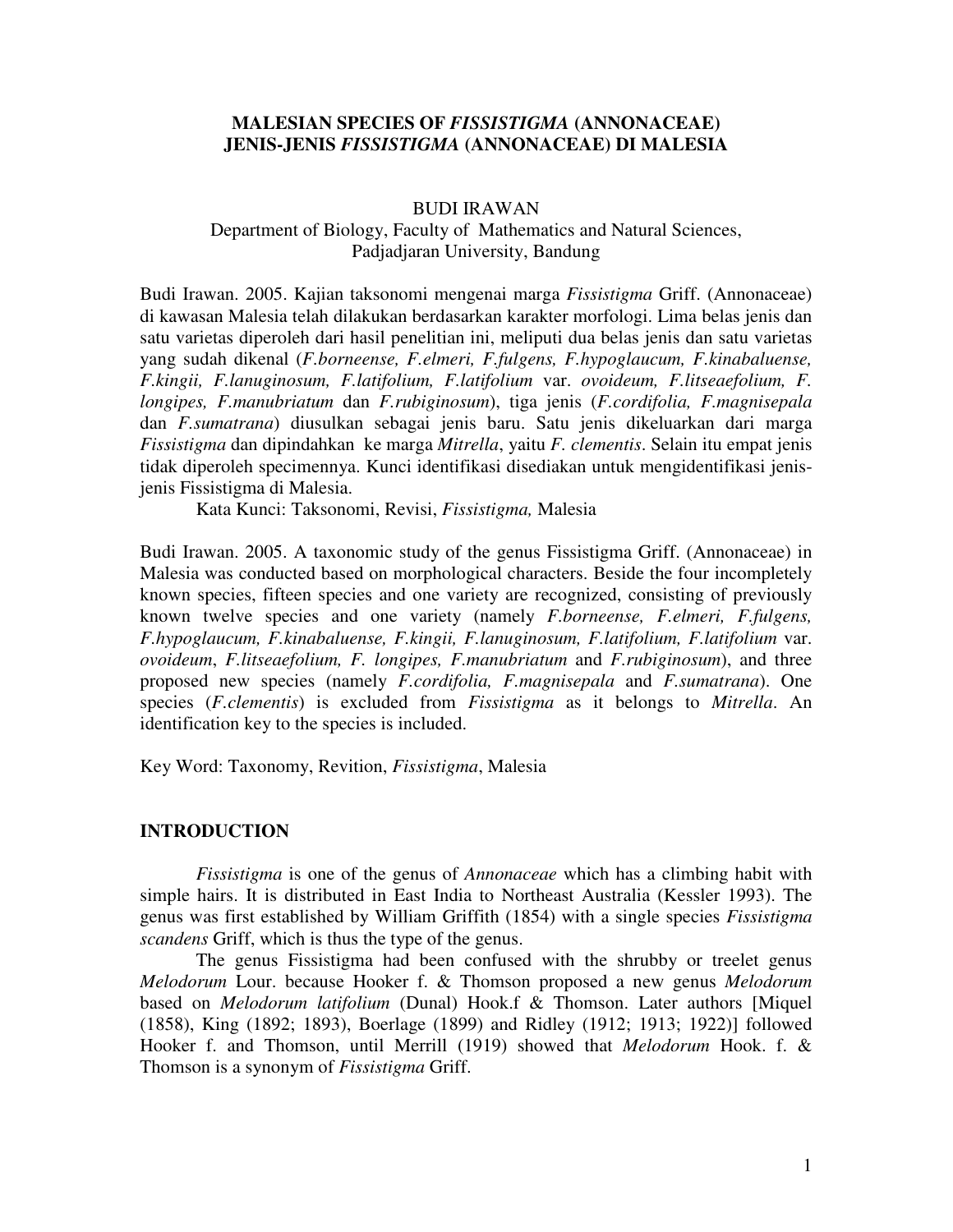Based on the climbing habit and simple hairs, Merrill included *Mitrella* and *Pyramidanthe* in *Fissistigma*. However, Miquel (1858), Boerlage (1899), Sinclair (1955), Heusden (1992) and Kessler (1993) considered that *Mitrella* and *Pyramidanthe* distinct genera, because their leaves have no scalariform venation and the size of their inner petals is very much shorter than the outer ones (see Table 1).

| <b>Character</b>         | Fissistigma           | <b>Mitrella</b>     | Pyramidanthe        |  |
|--------------------------|-----------------------|---------------------|---------------------|--|
| 1. Leaf venation         | scalariform           | not scalariform     | not scalariform     |  |
| 2. Size of petals (outer | slightly equal (inner | inner very much     | inner very much     |  |
| $&$ inner)               | smaller than outer)   | shorther than outer | shorther than outer |  |
| 3. Flower bud            | conical or elongated  | triquetrous         | lanceolate or long  |  |
|                          | conical               |                     | pyramidal           |  |
| 4. Carpel                | hairy                 | glabrous            | hairy               |  |
| 5. Stamen                | tongue-shaped         | tongue-shaped or    | discoid             |  |
|                          |                       | discoid             |                     |  |

Table1. Morphological character differences between *Fissistigma, Mitrella* and *Pyramidanthe*

Including *Mitrella* and *Pyramidanthe*, Merrill (1919) reported the number of species of *Fissistigma* to be about 50, while Kessler (1993) estimated about 60 species. The exact number of *Fissistigma* in Malesia is not known yet. From Malaya Sinclair (1955) reported eight species and one variety, namely *F. litseaefolium* (King) Merr., *F.hypoglaucum* (Miq.) Merr., *F.fulgens* (Hookf. & Thomson) Merr., *F.manubriatum* (Hook.f. & Thomson) Merr., *F.lanuginosum* (Hook.f. & Thomson) Merr., *F.kingii* (Boed.) Burkill, *F.latifolium* (Dunal) Merr., *F.latifolium* (Dunal) Merr. var. *ovoideum* (King) J. Sinclair, and *F.rubiginosum* (ADC.) Merr. Backer and Bakhuizen f. (1963) treated two species from Java, namely *F.latifolium* (Dunal) Merr. and *F.sphaerocarpum* (Blume) Merr., but apparently they belong to the same species. Kessler and Heusden (1993) reported four species from Balikpapan-Samarinda, East Kalimantan, i.e. *F. bomeense* (Miq.) Merr., *F.kingii* (Boerl.)Burkill, *F.latifolium* (Dunal) Merr. and *F.manubriatum* (Hook.f.&Thomson) Merr.

The aims of this study are to delineate generic and species concept, to know the species diversity in Malesia, to provide generic and species description, to make identification key to the species based on morphological characters and to know the distribution pattern of the species. This information can be used for basic knowledge of the species, development and conservation in the future.

#### **MATERIAL AND METHODS**

This research was conducted in Herbarium Bogoriense (BO) based on 285 sheets of herbarium specimens from BO and living collections at Bogor Botanical Garden. This research used descriptive method based on morphological characters. Terminology by Stearn (1992) and Harris & Harris (1994) were used, whereas the revision method adopted followed those as described by Leenhouts (1968), Rifai (1976), de Vogel (1987) and Maxted (1992). This procedure used is as follows: select all herbarium specimen of *Fissistigma* from Malesia Region, sort the specimens into groups according their overall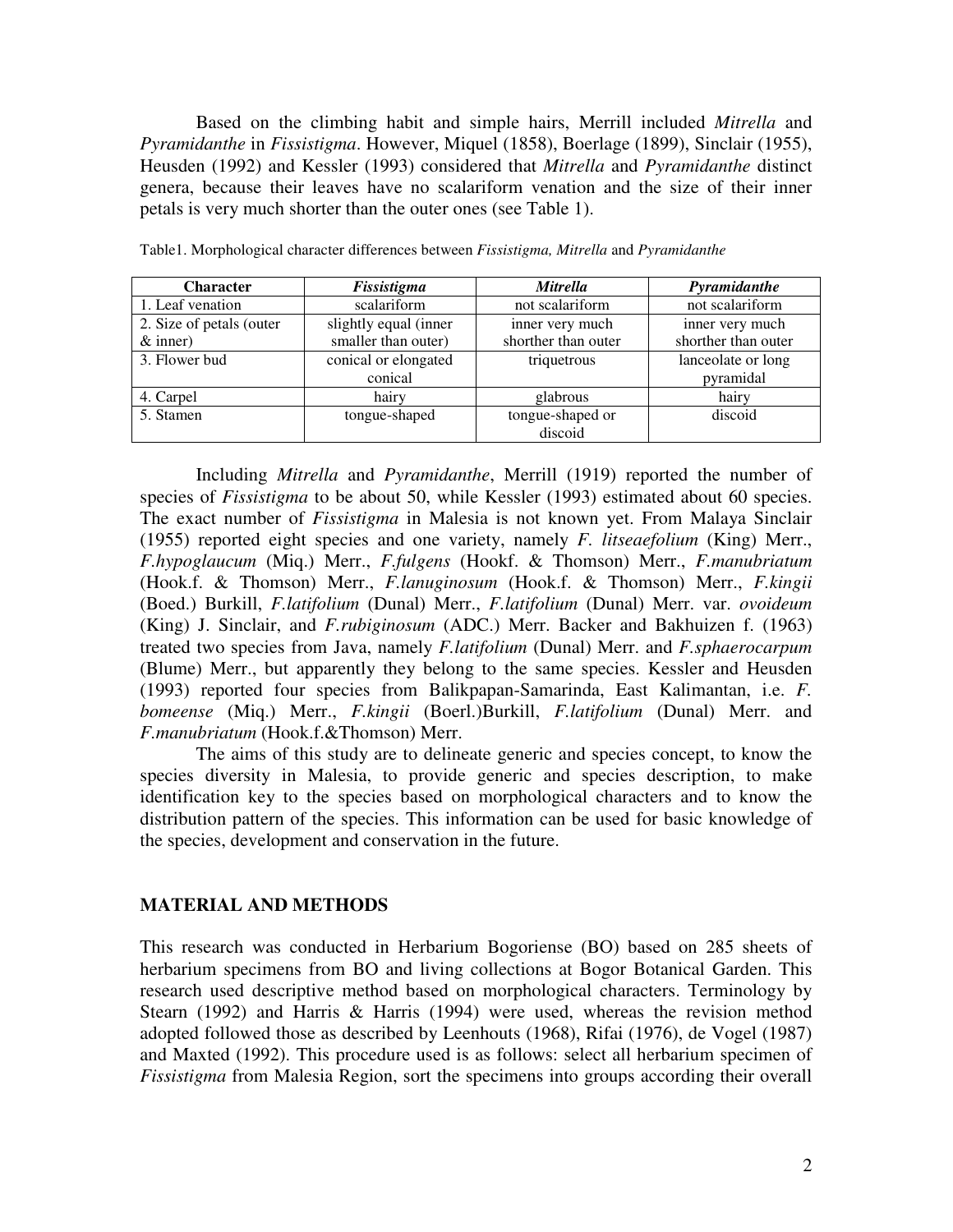resemblances, gather the literatures, study and describe the grouped specimens, analysis the data, delineate the taxa, make an identification key and study the nomenclature.

# **RESULT AND DISCUSSION**

### **MORPHOLOGICAL CHARACTERS**

Characters of indument, leaf and flower found useful in delimitation and identification of species in *Fissistigma*. The indument (especially beneath the leaves) generally are pubescent or tomentose, whereas in some species are lanuginose (*F.lanuginosum*), seriaceous (*F.manubriatum*) and velutinous (*F.kingii*). The indument of *F.fulgens* is shining.

Generally, the leaves are ellips to oblong, but in *F.cordifolia* it is obcordate, *F.sumatrana* and *F.bomeense* it is obovate. Rounded type of leaf base is found in most *Fissistigma*, whereas cuneate type can be observed in *F.bomeense, F.cordifolia* and *F. sumatrana.* Leaf apex is not a good character to be used for species delimitation, but in this study I found that of *F.magnisepala, F.sumatrana* and *F.cordifolia* has caudate, cuspidate and emarginate leaf apex respectively.

The inflorescence generally is few flowered (c. 2 - 5 flowered) paniculate or cymous. However the flowers in *F.cordifolia, F.magnisepala* and *F. kinabaluense* are solitary. They are terminal, axillary or leaf opposed, except in *F. cordifolia* and *F. magnisepala* which are ramuliflorus. The flowers are pedicelate. The longest pedicels are *F. longipes* and *F. kinabaluense* (up to 5 cm long). The distinctly very short pedicels (somewhat subsessile) are found in the ramuliflorus species *F.magnisepala* and *F.cordifolia* (less than 0.5 cm long).

Mostly *Fissistigma* have a conical flower bud, but in *F. elmeri, F.sumatrana, F.rubiginosum, F. hypoglaucum* and *F. longipes* they are elongatedly conical. The above characters are correlated with the shape of the outer petals. The species with conical flower bud has ovate to broadly ovate outer petals, whereas the other ones have lanceolate-linear outer petals.

The apex of the sepals majority of the species in *Fissistigma* are acute, but rounded type can be observed in *F.cordifolia*. Sometimes, the sepals are persistent when fruiting (i.e in *F.manubriatum* and *F. magnisepala*). Sepal vein is not prominent, except in *F. magnisepala.* The largest sepal is in *F. magnisepala* (12 mm long).

Stamens are numerous (more than 60). It has fleshy texture and tongue-shaped. The narrowly apical prolongation of stamens are found in *F.cordifolia*, *F.elmeri, F..fulgens, F.rubiginosum* and *F.sumatrana*. The carpels (Fig. 1) are curved or elongated, tomentose or pubescent and long haired. Stigma shape are acute, clavate or axe-shaped, with or without hairs, somewhat split (clear in *F.latifolium, F.manubriatum* and *F. fulgens*).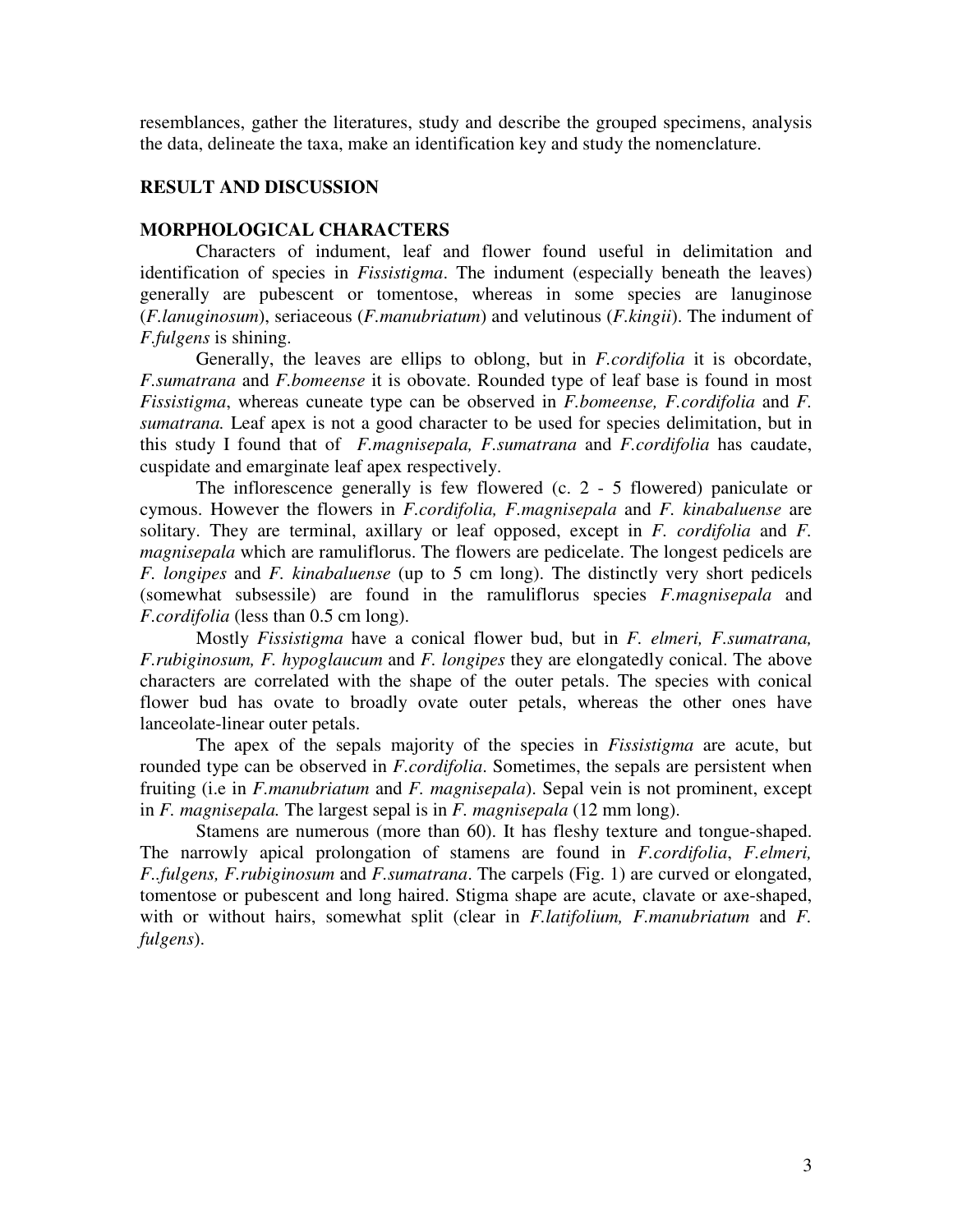Figure 1. Variation of carpel - 1. stigma, 2. ovary; a. acute stigma in *F.borneense* (x 20), b.c1avate stigma in *F.latifolium* (x 20), c.axe-shaped stigma in *F.cordifolia* (x 20) [a: Vogel 5627; b: Winckel 339B; c: v Balgooy & v Setten 5559)

## **GEOGRAPHICAL DISTRIBUTION**

Borneo has the highest number of species of *Fissistigma* (twelve), followed by Sumatra and Malay Peninsula (nine), Celebes (three), whereas Java, Philippines and Mollucas have only one species. Flatifolium has wide distribution and it is found in Sumatra, Malay Peninsula, Borneo, Java, Celebes, Philippines and Mollucas. There are five endemic species found in Sumatra (*F.sumatrana*), Malay Peninsula (*F.lanuginosum*) and Borneo (*F.cordifolia, F.kinabaluense* and *F.magnisepala*).

| Name of Species               | Area Distribution |        |        |        |        |      |      |
|-------------------------------|-------------------|--------|--------|--------|--------|------|------|
|                               | Sum.              | Mal.   | Jav.   | Bor.   | Cel.   | Mol. | Phi. |
|                               |                   | Pen.   |        |        |        |      |      |
| 1.F. borneense                |                   |        |        | $\ast$ | $\ast$ |      |      |
| 2. F. cordifolia              |                   |        |        | $\ast$ |        |      |      |
| 3.F. elmeri                   | $\ast$            |        |        | *      |        |      |      |
| 4. F. ful!lens                | *                 | $\ast$ |        | $\ast$ |        |      |      |
| 5.F. hypoglaucum              | $\ast$<br>$\cdot$ | $\ast$ |        | *      |        |      |      |
| 6. F. kinabaluense            |                   |        |        | *      |        |      |      |
| 7. F. kingii                  | $\ast$            | $\ast$ |        | $\ast$ | $\ast$ |      |      |
| 8. F. lanuginosum             |                   | $\ast$ |        |        |        |      |      |
| 9. F. latifolium              | $\ast$            | $\ast$ | $\ast$ | $\ast$ | $\ast$ | *    | *    |
| 10.F.latifolium var. ovoideum |                   | $\ast$ |        |        |        |      |      |
| 11.F.litseaefolium            | $\ast$            | $\ast$ |        |        |        |      |      |
| 12.F. longipes                | *                 |        |        | *      |        |      |      |
| 13. F. magnisepala            |                   |        |        | *      |        |      |      |
| 14.F. manubriatum             | $\ast$            | $\ast$ |        | $\ast$ |        |      |      |
| 15. F. rubiginosum            |                   | $\ast$ |        | *      |        |      |      |
| 16.F. sumatrana               | $\ast$            |        |        |        |        |      |      |
| Total                         | 9                 | 9      | 1      | 12     | 3      | 1    | 1    |

Table 2.Species distribution of *Fissistigma* in Malesia

Note: Sum. = Sumatra, MaI.Pen.= Malay Peninsula, Jav. = Java, Bor.= Borneo, Cel. = Celebes, Mol. = Mollucas, Phi. = Philippines.

## **TAXONOMY GENERIC DESCRIPTION**

#### *Fissistigma* Griff.

*Fissistigma* Griff., Notul. As. 4 (1854)706; Merr., Philipp. J. Sci. 15 (1919) 130; Sinclair, Gard. Bull. Str. Settl. 14 (1955) 349; Backer & Bakh.f., Fl. Jav 1 (1963) 114;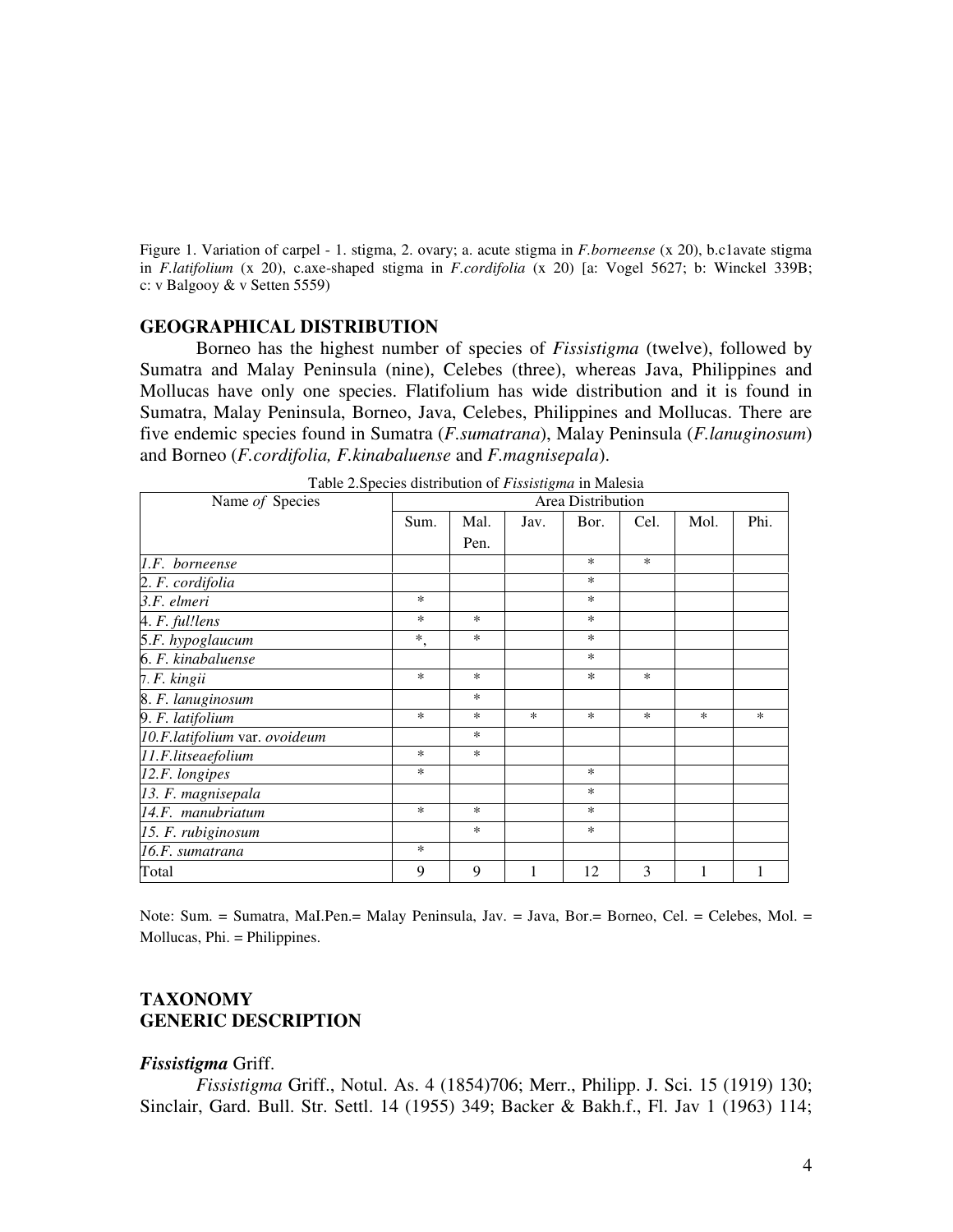Heusden, Blumea Supl. 7 (1992) 69; Kessler in Kubitzki, Fam. Gen.Vas. Pl. (1993) 121; Kessler & Heusden, Rhedea 3 (1)(1993) 63. -- Type species: *Fissistigma scandens* Griff.

*Melodorum* auct. non Lour., Hook f. & Thomson, F1. Ind. 1 (1855) 115 et in F1. Brit. India. 1. (1875) 78; Miq., F1. Ind. Bat. 1 (1858)34; King, J. Asiat. Soc. Bengal. 61 (1892) 101; King, Ann. Roy. Bot. Gard. (Calcutta) 4 ( 1893 ) 129;Boerl., Icon. Bogor. 1 (1899) 132; Ridl., Kew Bull.(1912) 386; Ridl., Sarawak Mus. J. 1 (1913) 90; Ridl., Fl. Malay. Penins. 1 (1922) 82. -- Type species: *Melodorum latifolium* (Dunal) Hookf. & Thomson

Woody climber, covered by simple hairs. Young twigs terrete, tomentose or pubescent, afterward glabrous with numerous lenticels. Leaves simple, alternate, chartaceous to coriaceous; upper surface glabrous to glabrescent or pubescent; lower surface sparsely to densely hairs; midrib prominent beneath, pubescent or tomentose in both surface; lateral veins anastomosing or not anastomosing, prominent beneath; leaf venation scalariform. Inflorescence solitary, paniculate or cymous; axillary, terminal, leaf-opposed or ramuliflorus. Flower bisexual, actinomorph and epigynous. Flower bud conical or elongated conical, covered with hairs, subsessile to pedicelous. Bracteole 1 - 2, coriaceous, triangular or ovate, acute to acuminate apex, hairy; basal, supra basal, sub median or median. Sepal 3, coriaceous, valvate, connate at base; triangular, ovate to broadly ovate, pubescent or tomentose outside, usually glabrous inside. Petal 6 in two whorls (outer and inner), fleshy, thick at the edge; outer petals ovate to broadly ovate or lanceolate-linear, densely hairs outside; glabrous inside; inner petals slightly equal or smaller than outer, glabrous in both surface, concave at base and triquetrous at the top. Stamen numerous (more than 60), fleshy, extrorse, tongue-shape, apical prolongation narrow or revolute. Carpel 6 - 30; elongated or curved, tomentose or pubescent; stigma acute, clavate or axe-shaped, somewhat split (clear in *F.latifolium*, *F.fulgens* and *F.manubriatum*); ovule few, lateral, in two series. Carpidia ovoid, globose to sub globose or ellipsoid with a stalk, hairy. Seed several (c.l0), in two series; brown to dark-brown, smooth and shiny.

# IDENTIFICATION KEY TO THE MALESIAN SPECIES

| 1. a. Inflorescence solitary, axillary or ramuliflorous; lateral leaf nerve not             |  |
|---------------------------------------------------------------------------------------------|--|
|                                                                                             |  |
| b. Inflorescence cymous or paniculate; axillary, terminal or leaf-opposed;                  |  |
|                                                                                             |  |
| 2. a. Leaf not glaucous beneath; flower axillary; length of sepal $\leq$ 3 mm long; pedicel |  |
|                                                                                             |  |
| b. Leaf glaucous beneath; flower ramuliflorous; length of sepal $>$ 3 mm long;              |  |
|                                                                                             |  |
| 3. a. Leaf oblong, apex caudate; sepal large 12 mm long, sepal-vein prominent,              |  |
|                                                                                             |  |
| b. Leaf obcordate, apex emarginate; sepal small 5-6 mm long, sepal-veint not                |  |
|                                                                                             |  |
|                                                                                             |  |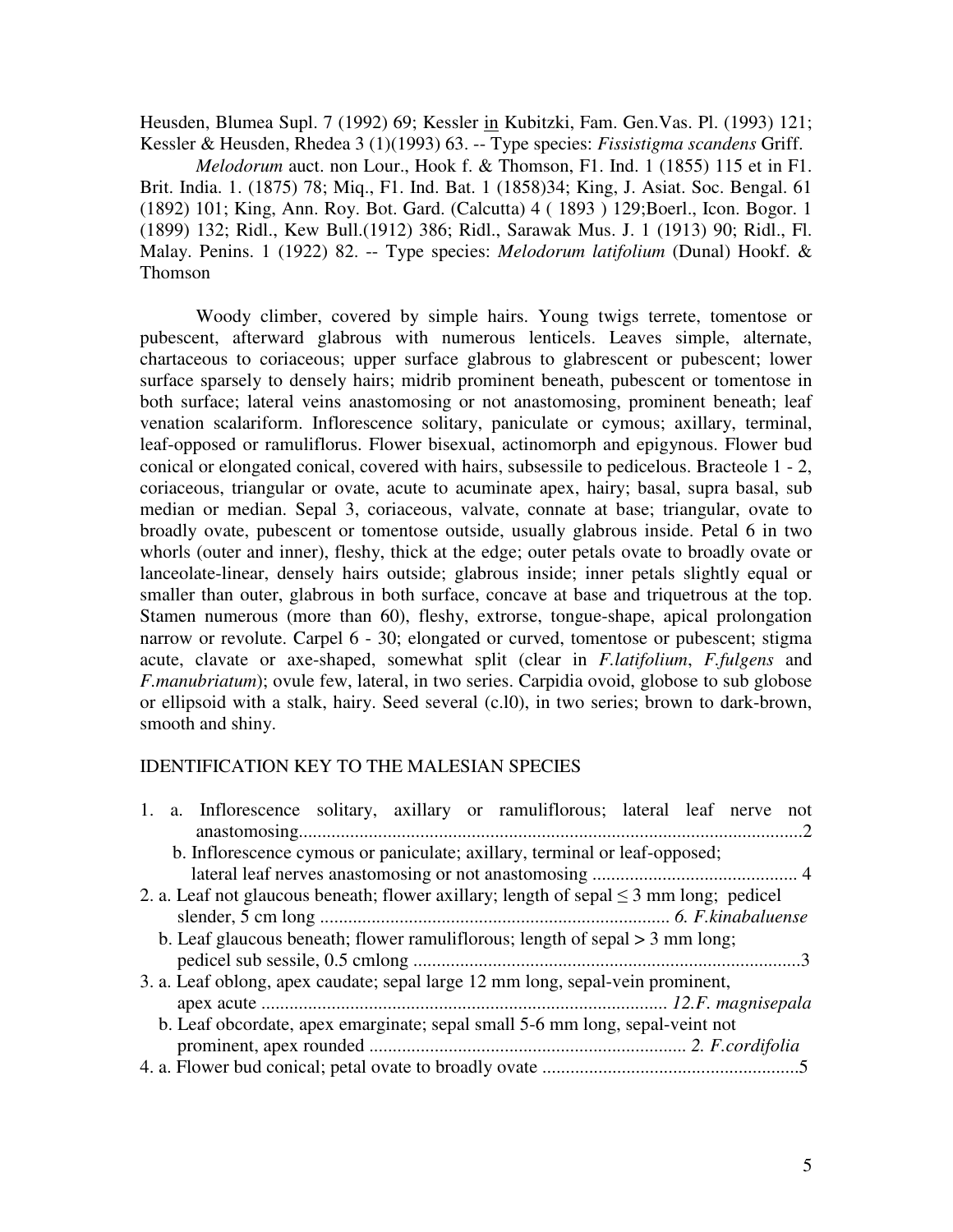| 8. a. Indument not shining; lateral nerves 25; inflorescence paniculate; stigma acute;     |  |
|--------------------------------------------------------------------------------------------|--|
|                                                                                            |  |
| b. Indument shining; lateral nerves 6 -14; inflorescence cymous; stigma clavate; apical    |  |
|                                                                                            |  |
| 9. a. Leaf tomentose beneath; leaf pubescent above; lateral leaf nerve anastomosing; outer |  |
|                                                                                            |  |
| b. Leaf velutinous beneath; leaf velutinous or glabrous above; lateral leaf nerve not      |  |
|                                                                                            |  |
|                                                                                            |  |
|                                                                                            |  |
| 11.a. Pedicels 3 - 5 cm long; leaf apex rounded, sometime slightly retuse 11.F.longipes    |  |
| b. Pedicels 1 - 2.5 cm long; leaf apex acute, acuminate, emarginate or caudate 12          |  |
| 12.a. Leaf chartaceous; lateral leaf nerves anastomosing; outer petal up to 3.5 cm long    |  |
|                                                                                            |  |
| b. Leaf subcoriaceous; lateral leaf nerves anastomosing or not anastomosing;               |  |
|                                                                                            |  |
| 13.a. Leaf glaucous and puberulous beneath; apical prolongation of stamen revolute         |  |
|                                                                                            |  |
| b. Leaf not glaucous and pubescent beneath; apical prolongation of stamen                  |  |
|                                                                                            |  |
| 14.a. Lateral leaf nerves 33 pairs; leaf apex cuspidate; leaf base cuneate                 |  |
|                                                                                            |  |
| b. Lateral leaf nerves 14 -16 pairs; leaf apex acuminate or emarginate; leaf base          |  |
|                                                                                            |  |

# **SPECIES DESCRIPTIONS (Arranged alphabetically)**

# *1. Fissistigma borneense* (Miq.) Merr.

*Melodorum borneense* Miq., Ann. Mus. Bot. Ludg-Bat.2 (1865) 36. - *Fissistigma borneense* (Miq.) Merr., Phillip. 1. Sci. 15 (1919) 131; Kessler & Heusden, Rheedea 3(1) (1993) 63; Kessler et all, Blumea suppl. 4 (2002) 10. -- Type: Borneo australis, Korthals s.n. (holo L, not seen).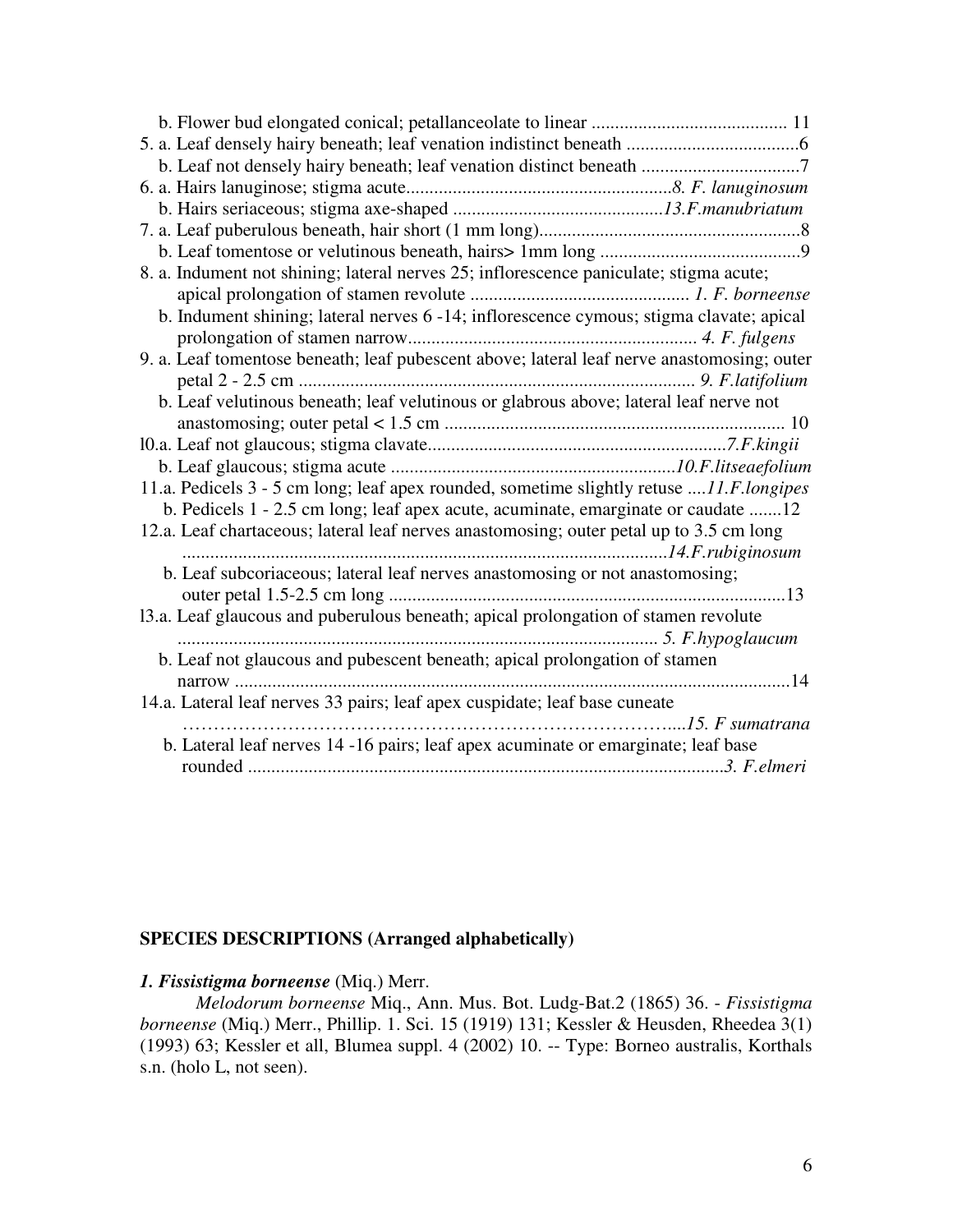Climber up to 40 m tall, young twigs tawny tomentose. Leaves: petiole 1 cm long, 1.5 mm diameter; lamina chartaceous, obovate, 14 - 21 cm long, 6.5 - 9.5 cm wide; base cuneate; apex slightly retuse; glabrous above; tawny puberulous beneath; lateral nerve 25 pairs, not anastomosing. Inflorescence paniculate, axillary. Flower bud conical, 0.6 cm long, tawny pubescent. Flower: pedicels 1- 2 cm long, tawny pubescent with a small triangular median bracteole; sepals triangular, 3 mm long, tawny pubescent outside, glabrous inside; outer petal ovate, 1 cm long, 0.5 cm wide, tawny pubescent outside, glabrous inside; inner petals slightly smaller, 0.8 cm long; stamen numerous (c.70), 1.5 mm long, apical prolongation revolute; carpel 14, curved, 2 mm long, tomentose; stigma acute, hairy. Carpidia not seen.

Distribution: Borneo and Celebes.

Habitat & Ecology: disturbed in primary forest, on deep clayey soil derived from granite terrain sloping, at 650 m alt.

Field note: solitary climber, flowers bud is ochrish brown.

Vernacular name: wili ula (Kolawi Lang).

Specimen examined: CELEBES: Central Sulawesi, Supu valley, c. 60 km SSE of Palu, *Vogel 5627*.

*2. Fissistigma cordifolia* Irawan, sp. nov. (Fig.2)

Folia subcoriacea, obcordata, 17 cm longa, 9 cm lata; apice emarginatus, basi cuneatus; superne glabrosa vel glabrescent; subtus glaucous, rusty tomentosa; nervis 12 jugis, superne insconspicuis, subtus prominulis. Inflorescentia solitaris, ramulifloris, 1 cm longa. Pedicelis brevis, sub sessilis. Sepala ovata, rotundata, 5 - 6 mm longa, rusty tomentosa. Petala interiora ovata, acuta, rusty tomentosa, 0.8 cm longa. Stamina c. 85, 1.5 - 1.7 mm longa. Carpela c. 25, elongate, 2 mm longa. -- Typus: Borneo, West Kalimantan, Gn Palling Nature Reserve, June 31<sup>st</sup>, 1986, *v Balgooy & v Setten 5559* (holo BO!, iso BO!).

Young twigs rusty tomentose. Leaves: petiole rusty tomentose, 1.5 - 2 cm long, 2 mm diameter; lamina subcoriaceous, obcordate, 17 cm long, 9 cm wide; base cuneate; apex emarginate; glabrous to glabrescent above; rusty tomentose, glaucous beneath; lateral nerve 12 pairs, not anastomosing. Inflorescence solitary, ramuliflorous. Flower bud conical, 1 cm long, rusty tomentose. Flower: pedicels short (sub sessile), 0.4 cm with a basal bracteole, broadly ovate, 4 mm long, rusty tomentose; sepal broadly ovate, rounded, 5 - 6 mm long, rusty tomentose; outer petals ovate, acute, 1.2 cm long, rusty tomentose outside, glabrous inside; inner petals ovate, 0.8 cm long; stamen C. 85, 1.5 - 1.7 mm long, apical prolongation narrow; carpel c. 25, elongated, 2 mm long, tomentose; stigma axe-shape, not hairy. Carpidia not seen.

Distribution: Borneo.

Habitat & Ecology: Dipterocarp forest, c. 30 m alt.

Field note: Leaves are glaucous below. Flower, bud is brownish-green.

Specimen examined: BORNEO: West Kalimantan, Gn Palung Nature Reserve, v *Balgooy & v Setten 5559.*

Note: This species is easily recognized by its obcordate of leave, emarginate apex of leaf solitary flower and ramuliflorous flower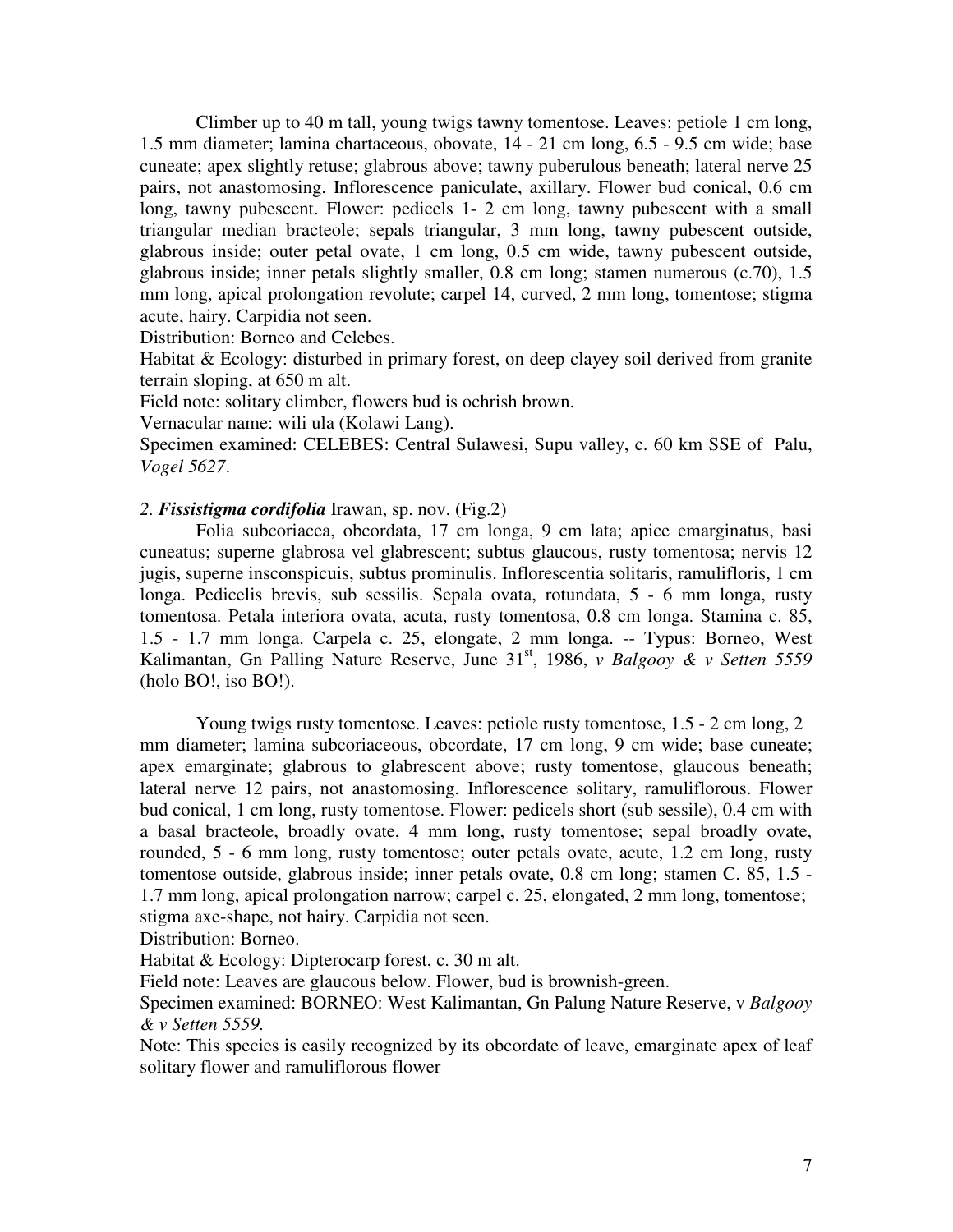Figure 2. *Fissistigma cordifolia* Irawan, sp.nov.- a. Branch, b. Outer petal, c. Inner petal, d. Sepal, e. Stamen, f. Carpel, 1. outside view, 2. inside view [a-f: *v Balgooy & v Setten 5559*]

### *3. Fissistigma elmeri* Merr.

*Fissistigma elmeri* Merr., U. Calif. Publ. Bot. 15 (1929) 72. -- Type: Borneo, Tawao, Elphinstone Province, *Elmer 20881*(iso BO!, L! in digital image)

Climber c. 5 m tall, young twigs sparsely whitish-brown. pubescent, afterward glabrous, black. Leaves: petiole 0.7 cm long, 3 mm diameter, tawny pubescent; lamina subcoriaceous, oblong or obovate, 10.5 - 14.5 cm long, 4 - 8 wide; base rounded; apex acuminate, sometimes emarginate; glabrous above; sparsely whitish-brown pubescent beneath; lateral nerves 14 - 16 pairs, anastomosing. Inflorescence paniculate, axillary. Flower bud elongated conical, tawny pubescent. Flower: pedicel 1 - 2.5 cm with a median triangular bracteole, 2 mm long; sepal triangularis, 2 mm long; outer petallanceolate, acuminate, 1.5 - 2.5 cm long, 0.5 cm wide, tawny pubescent outside, glabrous inside; inner petal lanceolate, I - 1.5 cm long; stamen 1.2 mm long, apical prolongation narrow; carpel c. 12, elongated, tomentose; stigma clavate, not hairy. Carpidia not seen. Distributions: Borneo and Sumatra Habitat & Ecology: This species found in primary forest recently under local destruction or secondary forest along logging road, at 350 - 600 m.

Habitat & Ecology: disturbed in primary forest, on deep clayey soil derived from granite terrain sloping, at 650 malt.

Field note: solitary climber, flowers bud is ochrish brown.

Vernacular name: wili ula (Kolawi Lang).

Specimen examined: CELEBES: Central Sulawesi, Supu valley, c. 60 km SSE of Palu, *Vogel 5627*.

# *4. Fissistigma fulgens* (Hook. f. & Thomson) Merr.

*Melodorum fulgens* Hook. f & Thomson, FI. Ind. 1 (1855) 120 et in Fl. Br.India. 1 (1872) 82; Miq., F1. Ind. Bat. 1 (1858)35; King, Ann. Roy. Bot. Gard. (Calcutta) 4 (1893) 142; Ridl., Sarawak Mus. 1. 1 (1913) 90; Ridl. FI..Malay.Penins. 1 (1922) 83. – *Fissistigma fu1gens* (Hook. f. & Thomson) Merr., Philipp. J. Sci. 15 (1919) 131; J Sinclair, Gard. Bull. Str. Settl. 14 (1955) 353.-- Type: Malay Peninsula, Malacca, *Griffith s.n.* (holo K, not seen).

*Uvaria fulgens* Wall. Cat .6482, Merr., Philipp. J. Sci. 15 (1919) 131; J Sinclair, Gard. Bull. Str. Settl. 14 (1955) 353, *nomen nudum.*

*Myristica finlaysoniana* Wall. Cat. 6793, Merr., Philipp. J. Sci. 15 (1919) 131; J Sinclair, Gard. Bull. Str. Settl. 14 (1955) 353, *nomen nudum*

Climber, c. 20 m tall, 6 cm girth, young twigs tawny pubescent, afterward glabrous with numerous lenticels, dark coloured. Leaves: petiole 0.6 - 1.5 cm long, 0.1 - 0.2 cm diameter, tomentose; lamina chartaceous, ellips, 6 - 15 - (18.5) cm long, 2.5 - 8.5 cm wide; base rounded; apex acuminate; glabrous above except the midrib; tawny puberulous, adpressed, shining beneath; lateral nerve 6 - 14 pairs, not anastomosing. Inflorescence cymous, few-flowered (3-flowered), terminal or leaf-opposed. Flower bud conical, 1 cm long, pubescent, shining. Flower: pedicels 1 - 1.5 cm long, tawny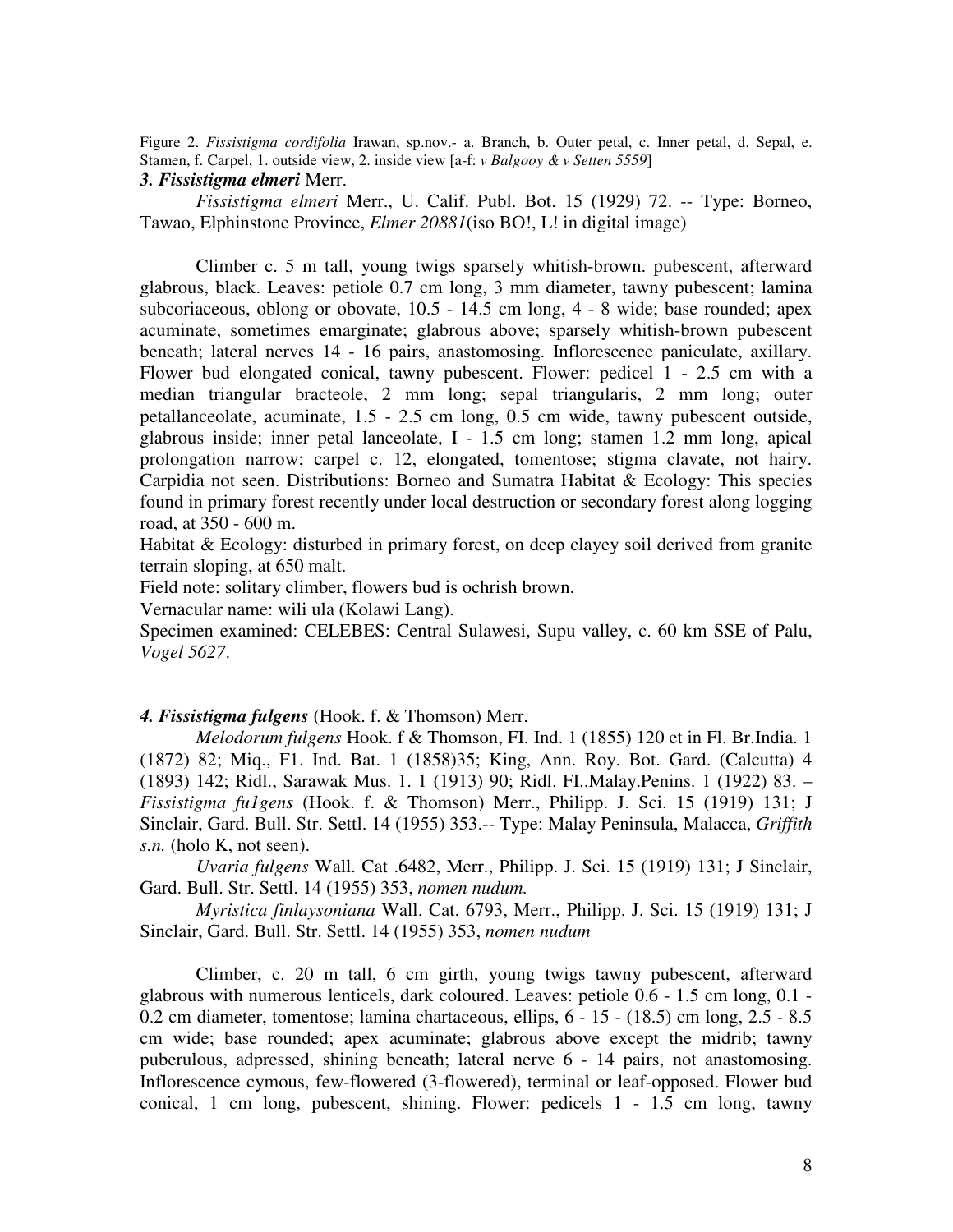pubescent, with two ovate bracteoles, one basal and the other one median, 2 mm long, tawny pubescent, shining; sepal ovate, 3 mm long, covered tawny pubescent and shining; outer petals ovate, 1-1.5 cm long, 0.6-0.7 wide, densely pubescent and shining outside, glabrous inside; inner petals ovate, 0.7-1.2 cm long; stamen numerous, 2 mm long, apical prolongation narrow; carpel c.6 - 7, elongated, 3 mm long, tawny pubescent and shining; stigma somewhat split, axe-shape, not hairy. Monocarpidia globose, ovoid to ellipsoid, like beak of the apex, 1.5 - 3 cm long, 0.6 - 2 cm diameter, often tawny pubescent, shining; stalks I - 2.5 cm. Seed several in two rows, oval, 1 cm long, 0.5 cm wide; surface smooth, dark brown coloured.

Distributions: Sumatra, Malay Peninsula and Borneo.

Habitat & Ecology: The species occurs in forest edge, sandy land, hill, edge of the river and plain in secondary forest, at 50 -100 m alt.

Field note: Flowers are yellow lighted. Fruit is light orange yellow.

Vernacular name: Akar larak, akar salah hutan, akar sengolok, akar pisang pisang (Malay.), Pisang-pisang, kupah, akar kunod, akar malam (Saraw.), Sigubing, sagombong andu, pitudong, tuya bini (Brun.).

Uses: Burkill & Haniffin Burkill (1935b) recorded that the decoction of leave is given after childbirth as a protective medicine. The poultice of leaf, is applied to ulcers and sore on the legs.

Note: This species is easily recognized by its indumentum, especially on the lower surface ofleaves, flowers and often in carpidia.

Specimens examined: SUMATRA: Riau, Tjenako, *Epolak 623*; North Sumatra, *LÖrzing 13624*; Bangka, *Teysman 357*; Blitoeng, Mangan, *Teysman 11O05.* MALAY PENINSULA: Perak, Taiping, *Haniff & Nur 2317*; Perak, Kati Kuala Kangsar, *Haniff SFN* 14965; Kedah, Koh May Forest Reserve, *Kiah SFN 35205*; Perak, Larut, *King 4583*, *5453*; Singapore, Pahang, Near Methadist Mission Bungalow Fraser's Hill, *Thomas P.4304*. BORNEO: British North Borneo, Kimanis, *Abdul Rahim A 493*; Sabah, Sandakan, Bukit Tangkurang, *Abdul Rahim s.n*.; Sarawak, Bintulu, Bantar Orang, *Brunig S 11999*; Sarawak, Kuching, *Elias Daie 8464*; B.N. Borneo, Kilugos, *Goklin 2544*; Soeka Lanting, *Hallier 145, 202*; E. Kalimantan, Lempone Tanah Merah, Kuswata Kartawinata I *416, I 234*; Kalimantan Barat, Ketapang, Gn. Palung Nature Reserve, Laman et all *TL951*; Sabah, *Mail 7754*; Sandakan, *Merrill 20318*; Sepilok Kopis, B Siseron *SAN 27117*; Kalimantan Timur, Kutai, Jempang, *Susiarti & Hidayat SSS 99089*; B.N. Borneo, Benoni, *Tandom 2955*; B.N. Borneo, Kimanis, *Tandom 3317*; Sandak Ngabang, *Teysman 362 A, 362 B*; Central Kalimantan, Palangkaraya, tangkiking, *Tukirin Partomihardjo 647*.

# *5. Fissistigma hypoglaucum* (Miq. ) Merr.

*Melodorum hypoglaucum* Miq., Ann. Mus. Bot. Ludgo-Bat. 2 (1865) 36; King, Ann. Roy. Bot. Gard. (Calcutta). 4(1893) 136; Ridley, FI. Malay. Penins.l (1922) 86. -- *Fissistigma hypoglaucum* (Miq.) Merr., Philipp. J. Sci. 15 (1919) 132; J Sinclair, Gard. Bull. Str. SettI. 14 (1955) 352. -- Type: Malay Peninsula, Perak, Larut, *King 5060* (hololecto BO!, isolecto K, not seen).

Climber, c. 15 - 18 m tall, young twigs rusty tomentose, afterward glabrous with numerous lenticels, brown. Leaves: petiole 0.5 - 1.2 cm long, 1.5 mm diameter, rusty pubescent; lamina sub coriaceous, ellips to oblong, 8 - 16 cm long, 3 - 5 cm wide; base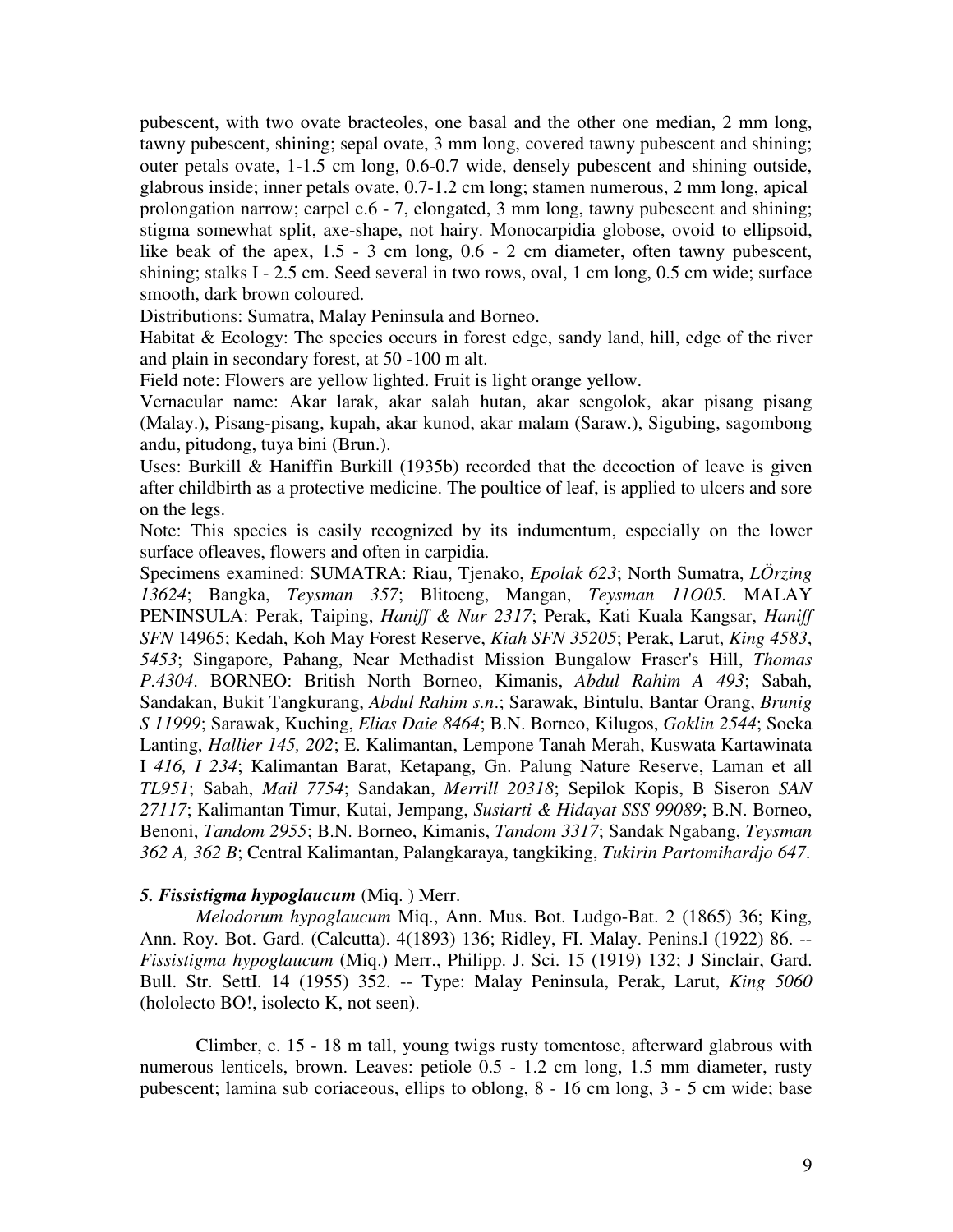rounded, slightly acute; apex acute to acuminate; glabrous above; puberulous, glaucous beneath; lateral nerves 9 - 14 pairs, not anastomosing. Inflorescence paniculate, terminal or axillary. Flower bud elongated conical, rusty tomentose. Flower: pedicel 1 - 1.5 cm long with 2 bracteoles (1.5 mm long), one basal and the others one median; sepal ovate, acute, 2 mm long, rusty pubescent outside; outer petals linear-lanceolate, acuminate, 2 cm long, 0.4 cm wide, rusty tomentose outside, glabrous inside with black spot at the base; inner petal lacking. Stamen 1.5 mm long, apical prolongation revolute; carpel c. 7, curved, 2 mm long, pubescent; stigma clavate, not hairy. Carpidia not seen.

Distributions: Sumatra, Malay Peninsula and Borneo.

Habitat & Ecology: This species is found in hilly forest, at 50 -150 malt. Field note: Leave is risk green. Fruit is dark green with yellow tinge. Bark is dark brownish. Flowers are yellowish brown.

Vernacular name: Akar Larak Merah (Malay.)

Specimen Examined: SUMATRA: Unknown location, *Leg. Ign.s.n*. MALAY PENINSULA: Perak, Larut, *King 5060*. BORNEO: B.N. Borneo, Mt. Kinabalu,

Penibukan, *Clemens s.n*.; Bukit Raya, Batu Badingin, *Veldkamp 8274*.

# *6. Fissistigma kinabaluense* (Stafleu) Merr.

*Melodorum kinabaluense* Stafleu, Trans. Linn.Soc. Bot. 4 (1894)13.0; Ridl., Sarawak Mus. J. 1(1913) 90. -- Fissistigma kinabaluense (Stafleu) Merr., Philipp. J. Sci. 14 (1919) 132. -- Type: Borneo, Mt. Kinabalu, at Penokok, *Haviland 1310* (holo K, not seen).

Young twigs tawny tomentose, shining, afterward glabrous, dark coloured. Leaves: petiole tawny tomentose, 0.5 - I cm long, I - 2 mm diameter; lamina chartaceous, ellips to oblong,S - 12 cm long, 3 - 4 cm wide; base rounded; apex acuminate; glabrous above; tawny pubescent beneath; lateral nerves  $17 - 20$  pairs, not anastomosing. Inflorescence solitary, axillary. Flower bud conical, rusty tomentose. Flower: pedicel slender,S cm long with a small sub median bracteole (2 mm long); sepal ovate, acute, 3 mm long, tawny tomentose, veins prominent; outer petal broadly ovate, acute, I - 2 cm long, 0,8 cm wide, sparsely tawny tomentose outside, glabrous inside, veint prominent; inner petal 0.7 cm long, lacking when the outer blossom; stamen 1.5 mm long, apical prolongation revolute; carpel 14, curved, 1.5-2 mm long, densely tawny tomentose; stigma clavate, not hairy. Carpidia not seen.

Distribution: Borneo

Habitat & Ecology: This species is found in Plain, at 3000 ft alt.

Vernacular name: Tutuyud (Dusun)

Note: This species is easily recognized by the broadly ovate petal, prominent petal-vein and solitary flower.

Specimens Examined: BORNEO: B.N. Borneo, Dallas, Mt. Kinabalu et Penokok, *Clemens 26407, 26811, 30367, 30368*; B. N. Borneo, Tambatu, Tambunan, *Puasa Angian s.n.*

# *7. Fissistigma kingii* (Boerl. ) Burkill

*Melodorum kingii* Boerl., Icon. Bogor. 1 (1899) 134; Ridl., Fl. Malay. Penins. 1 (1922) 82. -- *Melodorum parviflorum* non Scheff., sensu King, Ann. Roy. Bot. Gard.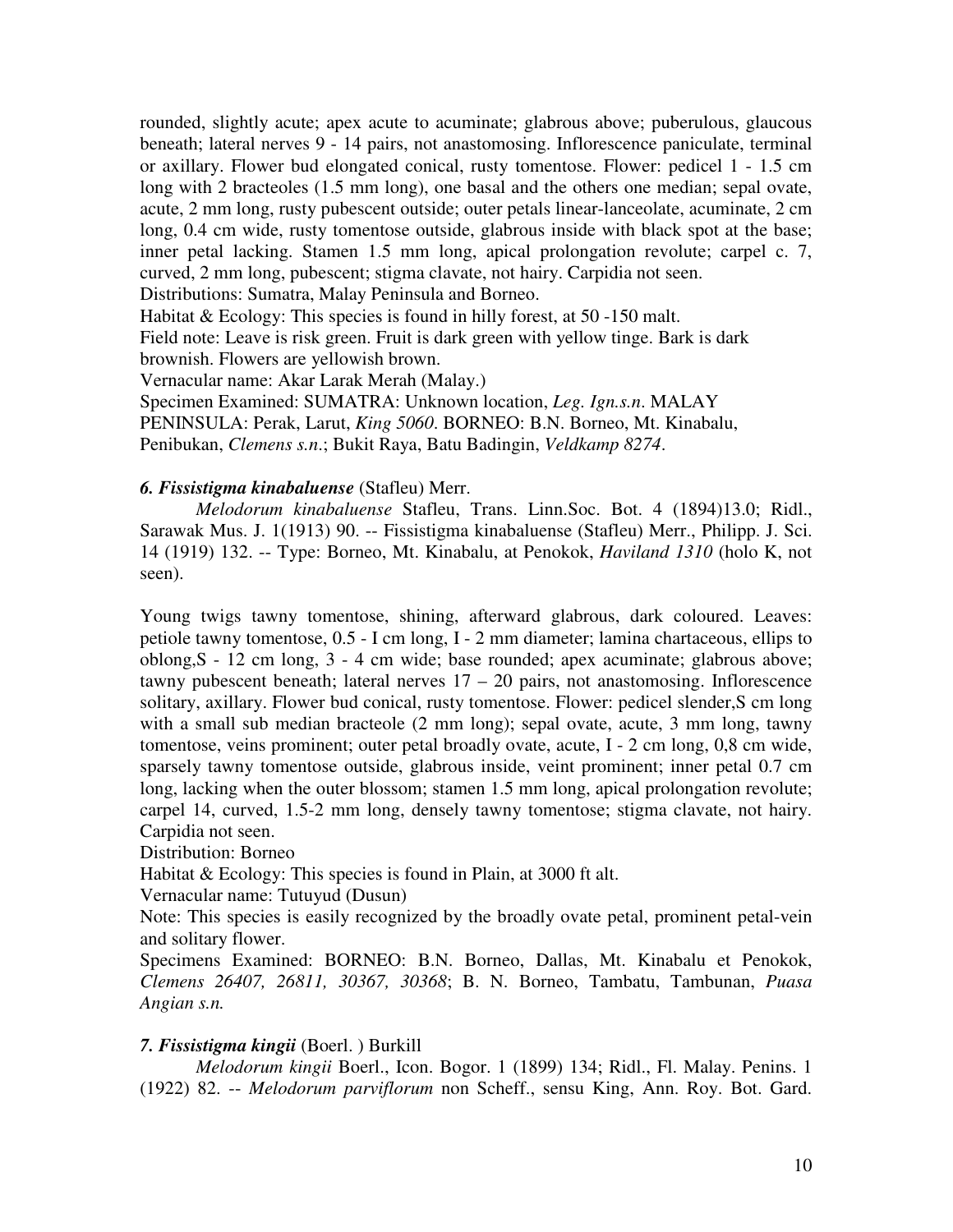(Calcutta) 4 (1893)137. -- *Fississtigma kingii* (Boerl.) Burkill, Bull. Misc. Inform. (1935) 317; Burkill, Diet. Prod. Mal. Penins. 1 (1935) 1021; Airyshaw, Bull. Misc. Inform (1939) 287; Sinclair, Gard. Bull.Str.Settl. 14 (1955) 358; Kessler & Heusden, Rhedea 3 (1) (1993) 63. -- Type: Perak, Larut, *King 4070* (hololecto BO!, isolekto K, L, not seen).

*Melodorum paniculatum* Ridl., Kew Bull. (1912) 386; Ridl., Sarawak Mus. J. 1 (1913) 90. -- *Fissistigma paniculatum* (Ridl.) Merr., Philipp. J. Sci. 15 (1919)134. -- Type: Borneo, Kuching, *Haviland 1845* (holo K, not seen); *syn.nov*.

Climber up to 12 m tall, young twigs rusty tomentose, afterward glabrous with numerous lenticels, dark coloured. Leaves: petiole 1-1.5 cm long, 2 - 3 mm diameter, rusty tomentose; lamina subcoriaceous, ellips to oblong, 7 - 20 cm long, 3 - 8 cm wide; base rounded; apex acute; velutinous to glabrous above except tomentose midrib; rusty velutinous beneath; lateral nerves 13 -17 pairs, anastomosing. Inflorescence paniculate or cymous, terminal-axillary. Flower bud conical, rusty tomentose. Flower: pedicels 0.5 - 2.5 cm with a triangular bracteole, basal or median; sepals triangular, acute, 2 mm long, rusty tomentose; outer petals ovate, 1 - 1.3 cm long, 0.5- 0.7 cm wide, rusty tomentose outside, glabrous inside; inner petals slightly smaller, 0.7 cm long; stamen 1-2 mm long, apical prolongation revolute; carpel few (8-15), 2-3 mm long, curved, tomentose; stigma clavate, not hairy. Monocarpidia globose, 2 - 2.5 cm diameter, glabrous.

Distributions: Sumatra, Malay Peninsula, Borneo, and Celebes.

Habitat & Ecology: Primary forest recently under local destruction, secondary forest along logging road, river gorge, yellow loam soil, sand stone derived soil and gentle slope, at 50 - 500 m alt.

Field note: Leaf is very glossy bright green, slightly brown underneath. Flowers are white tinged with pink, brown outside.

Vernacular name: poko achar, akar larak merah (Malay.), akar tupong (Tawao).

Uses: Decoction of flowers was given for stomach disorder or dyspepsia.

Notes:

- 1. Airy-shaw (1939) described several varieties found in Malay Peninsula. They are var. *multinerve* Airy-Shaw, var.*grandiflorum* Airy-Shaw, var.*tomentosum* Airyshaw and var.*fagifolium* Airy-Shaw. No specimens available for examination.
- 2. According to Ridley (1913), *M.paniculatum* is near to *M.litseaefolium*. However they differ in the shape of leaf, texture of leaf; and shape of stigma. It is similar to *F. kingii* in characters of leaves and flower.

Specimens examined: MALAY PENINSULA: Pahang, Tambeling, *Handerson SFN 21802;* E. Johore, Sungei Kayu, *Kiah SFN* 32197; Perak, Larut, *King 4070.* BORNEO: W. Koetai, *Endert* 2423, 3299; Sarawak, Ulu segoR, Bintulu, *Illias Paie* S. 27247; Bukit Riang, Haring di Bawah, *Jaheri 1240;* B. N. Borneo, Tawao, St. Lucia F.D, *Kadir A. 2073;* E. Kalimantan, road Balikpapan Samarinda, km IS road to Sungai Wain, *Kessler et all PK 1063;* B.N. Borneo, Island Nunukan, *Kostermans* 8788; E. Samarinda, Alluvial along Loa Haur W of Samarinda, *Kostermans 10594;* E. Borneo, Nunukan, Near of Tarakan, *Meijer* 2235; Sarawak, Kenaya F.R, Ulu lawas, *Paul Chai* & *Illias Paie* S 31543; E. Kalimantan, Kayan Mentarang National Park, *Sidiyasa* & *Arifin* Z *1602;* Sarawak, Ulu segoR, Bukit Bugoh, Lawar District, *Wright* S. 25265. CELEBES: S. Sulawesi between Soroako & Nickel Plant Site, *Balgooy 3940.*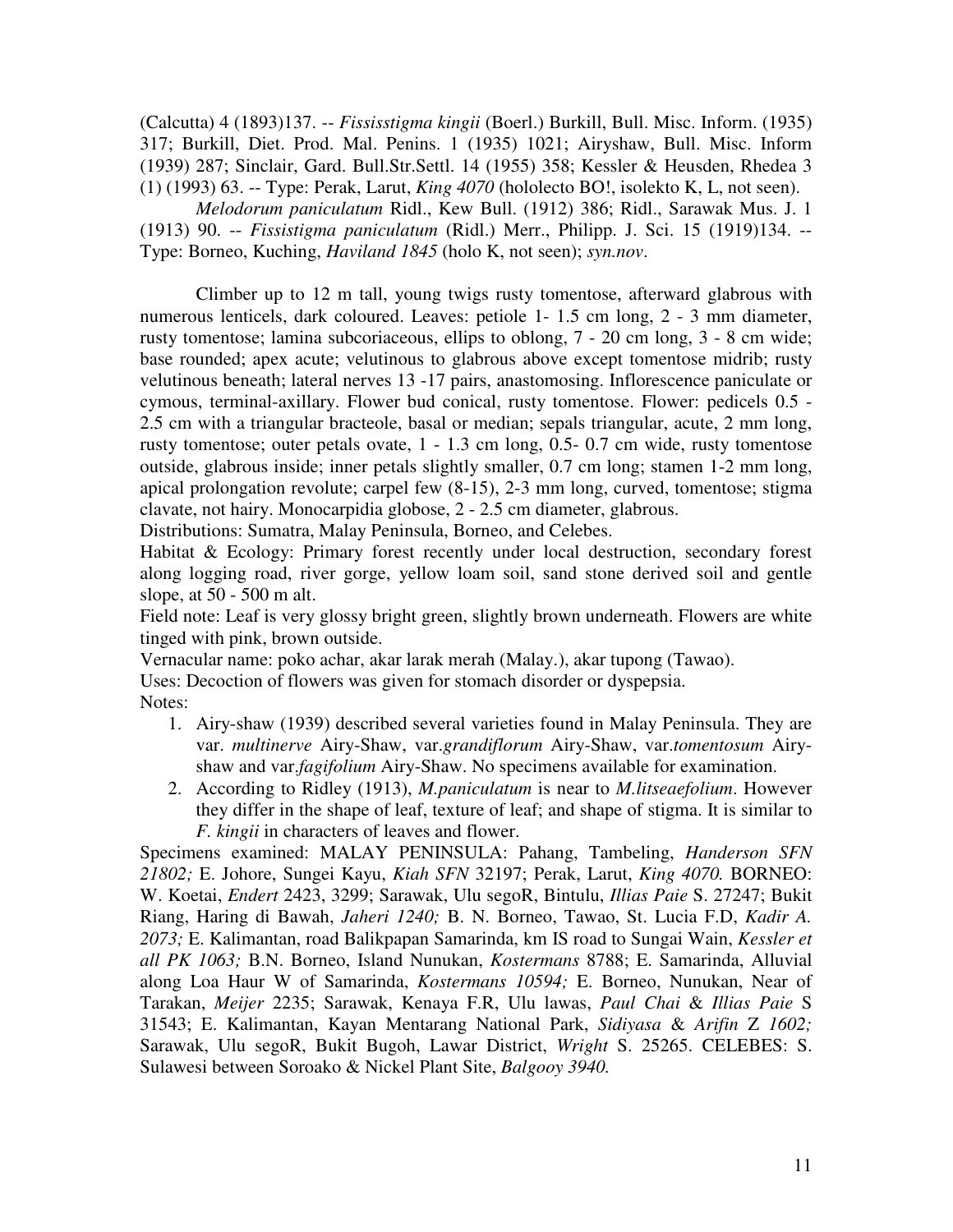#### *8. Fissistigma lanuginosum* (Hook. f & Thomson) Merr.

*Melodorum lanuginosum* Hook f & Thomson, Fl. Ind. I (1855) 117 et in Fl. Br. India I (1872)79; Miq., Fl. Ind. Bat. I (1858) 35; King, Ann. Roy. Gard. (Calcutta) 4 (1893) 138; Ridl., Fl. Malay. Penins. 1(1922) 86. -- *Fissistigma lanuginosum* (Hookf&Thomson.) Merr., Philipp. J. Sci. IS (1919) 132; J Sinclair, Gard. Bull. Str. Settl. 14 (1955) 357. -- Type: Penang, Porter, *Wall. Cat.* 6454 (holo K, not seen).

*Uvaria tomentosa* Wall. Cat. 6454, Merr., Philipp. J. Sci. IS (1919) 132; J Sinclair, Gard. Bull. Str. Settl. 14 (1955) 357, *nomen nudum*

Young twigs rusty tomentose, afterward glabrous with numerous lenticels. Leaves: petiole rusty tomentose, 1- 1.5 cm long; lamina coriaceous, ellips to oblong, 8 - 17 cm long, 4 - 6 cm wide; base rounded; apex acuminate; glabrous to glabrescent above, shining; lanuginose beneath; lateral nerves 12 - 21 pairs, anastomosing. Inflorescence cymous, terminal. Flowers bud conical, 1.5 cm long, densely rusty tomentose. Flower: pedicels 1 cm long with 2 ovate bracteole, tomentose; sepals coriaceous, 0.6 cm long, rusty tomentose; outer petals, ovate, 2- 2.5 cm long, 1 cm wide, densely.rusty tomentose outside, glabrous inside; inner slightly smaller, 1.8 - 2 cm long, glabrous in both surface; stamen 1.5 mm long, apical prolongation revolute; carpel 25, curved, rusty tomentose; stigma acute, not hairy. Monocarpidia globose, 1.5 - 2.5 cm diameter, rusty tomentose; stalk very short, slightly sub sessile, 0.5 cm long.

Distribution: Malay Peninsula.

Habitat & Ecology: This species occurs in disturbed forest at low alt.

Field note: The leaf is rich glossy with a darkish green tinged with brown of underneath. Fruit covered with a soft light brown gluff, in large clustered. Vernacular name: Larak api, selugoh semang (Malay.).

Uses: A decoction of the root is given after childbirth and perhaps for stomachache. Specimens Examined: MALAY PENINSULA: E. Johore, Sungei Kayu, *Kiah* 32199; Perak, Larut, *King* 4985; Unknown location, *Kuns1er* 118; Singapore, South of Side of Mac Ritchie Reservoir, *Sinclair* 8923.

#### *9. Fissistigma latifolium* (Dunal) Merr.

*Unona latifolia* Dunal, Monog. Anon.(1817)1l5. - *Uvaria latifolia* BI., FI. Jav. Anon. (1830) 37. *--Melodorum latifolium* Hook.f. & Thomson, FI. Ind. 1(1855) 117 et in FI. Br. India 1(1872) 79; Miq., FI. Ind. Bat. 1(1858) 35; King, Ann. Bot. Gard. (Calcutta) 4 (1894)135. - *Fissistigma latifolium* (Dunal) Merr., Philipp. J. Sci. 15 (1919) 132; Ridl., PI. Malay. Penins. 1(1922) 85; J Sinclair, Gard. Bull. SIT. Settl. 14 (1955) 359; Backer & Bakh. f, FI. Jav. 1(1963) 114; Kessler & Heusden, Rhedea 3 (I) (1993) 64. -- Type: Perak, Kinta, *King 7053* (Holo K, not seen).

*Anona rufa* C.Presl., ReI. Haenk. 2 (1830) 75. - *Melodorum rufum* Merr., Philipp. 1. Sci. 3 (1908) 223. *-Fissistigma rufum* (C.Presl) Merr., Philipp. J. Sci.15 (1919) 136; Merr., Enum. Philipp. PI. 2 (1923) 174. -- Type: Luzon Island, Irobin, Mt Bulusan, Provo of Sorgos on, *Elmer 16709* (hololecto BO!); *syn.nov.*

*Unona sphaerocarpa* Blume, FI. Jav. Anon. (1828) 39, t. 16. -- *Melodorum*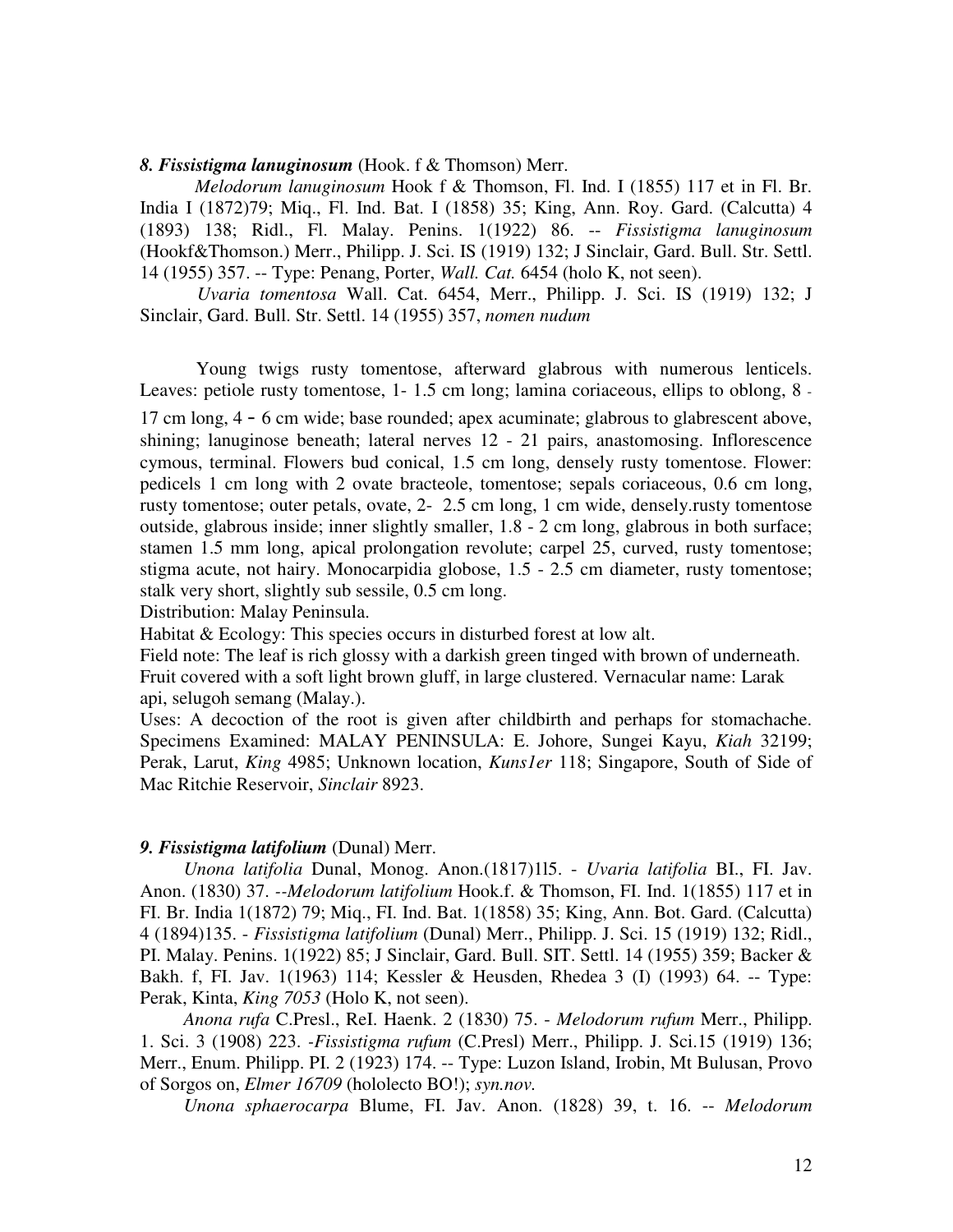*sphaerocarpum* (Blume) Miq., FI. Ind. Bat. I (1858) 35; King, Ann. Roy. Bot. Gard. (Calcutta) 4 (1893) 137. -- *Fissistigma sphaerocarpum* (Blume) Merr., Philipp. J. Sci 15 (1919) 136; Backer, BIumea 5 (1945) 493; Backer & Bakh.f., FI. Jav. 1(1963) II5. -- Type: Java, aan den Salak, *Blume S.n.* (holo BO!); *syn.nov.*

*Melodorum mo/lissimum* Miq., FI. Ind. Bat. Sup I. (1861) 374. -- Type: Sumatra australis, in Provo Lampoeng prope Natar, *Teysman S.n.* (Holo L!, in digital image).

*Melodorum parviflorum* Scheff., Nat. Tijds. Neder. Ind. 31 (1870) 344; Boer!., Icon. Bogor. I (1899) 133. -- *Melodorum parviflorum* var. *angustifolia* Boed., Icon. Bogor. I (1899) 134. -- *Fissistigma parviflorum* (Scheff.) Merr., Philipp. J. Sci. 15 (1919) 135. -- Type: Bangka, prope Blienjoe, *Teysman s.n.* (holo BO!); *syn.nov.*

Climber up to 30 m tall, 4 - 15 cm girth, young twigs rusty tomentose, afterward glabrous with numerous lenticels, dark brown to blackish. Leaves: petiole (0.5) 1- (1.7) cm long, 2 mm diameter,.tomentose; lamina chartaceous to coriaceous; ellips to oblong II-15 - (24) cm long, 5 - 7 - (II) cm wide; base rounded, sometime cuneate; apex slightly acute to acute, sometime retuse; pubescent above, sometimes glabrescent; tawny tomentose beneath; lateral nerves (12)-15- 23 pairs, anastomosing. Inflorescence cymous, terminal, axillary or leaf-opposed. Flowers bud conical, tawny tomentose. Flower: pedicel I - 2 em long with a median or basal bracteole, ovate, 2 - 3 mm long; sepal ovate to broadly ovate with acute apex, 2 - 3 mm long; tomentose outside, glabrous inside;

outer petals ovate to broadly ovate,  $I - 2.5$  em long, tomentose outside, glabrous inside;

inner petals slightly smaller,  $0.9 - 1.3$  cm long, glabrous in both surface; stamen  $1.5 - 2$ 

mm long, apical prolongation revolute; carpel 6 - II, curved, 3 mm long, tomentose; stigma clavate, not hairy, somewhat split. Monocarpidia 5 - 8; ovoid, globose or subglobose, sometime the apex with shortly apiculate;  $1.5 - 4$  cm long,  $1.5 - 3$  in diameter, tomentose; stalk 3 cm long. Seed c. 4 - 6 oval, 1.3 cm long, smooth, shining, dark brown coloured.

# **KEY TO THE VARIETY**

- a. Leaf chartaceous to subcoriaceous; monocarpidia globose or sub globose; position of bracteole median ....................................................................var. *latifolium*
- b. Leaf coriaceous; monocarpidia ovoid; position of bracteole basal …… var. *ovoideum*

# a. var. *latifolium*

Leaves chartaceous to subcoriaceous; ellips to oblong 11-15- (24) cm long, 5 -  $7 - (11)$  cm wide; lateral nerves  $(12)$ -15 - 23 pairs. Pedicel 1 -2 cm long with a median bracteole, ovate, 2 - 3 mm long. Stamen 2 mm long. Carpel 6 - II, curved, 3 mm long, tomentose. Monocarpidia globose or sub globose, sometime the apex with shortly apiculate; 1.5 - 2.5 in diameter, tomentose; stalk 3 cm long.

Distributions: Sumatra, Malay peninsula, Borneo, Java, Celebes, Philippines and Mollucas.

Habitat and Ecology: This species occurs in peat swamp forest, sandy loam soil, sand and limestone, secondary forest, riverine forest and submountain tropical forest, at 90 - 1200 m alt.

Field note: Flowers brown, grayish outer, dull yellow inner. Flowers are very sweety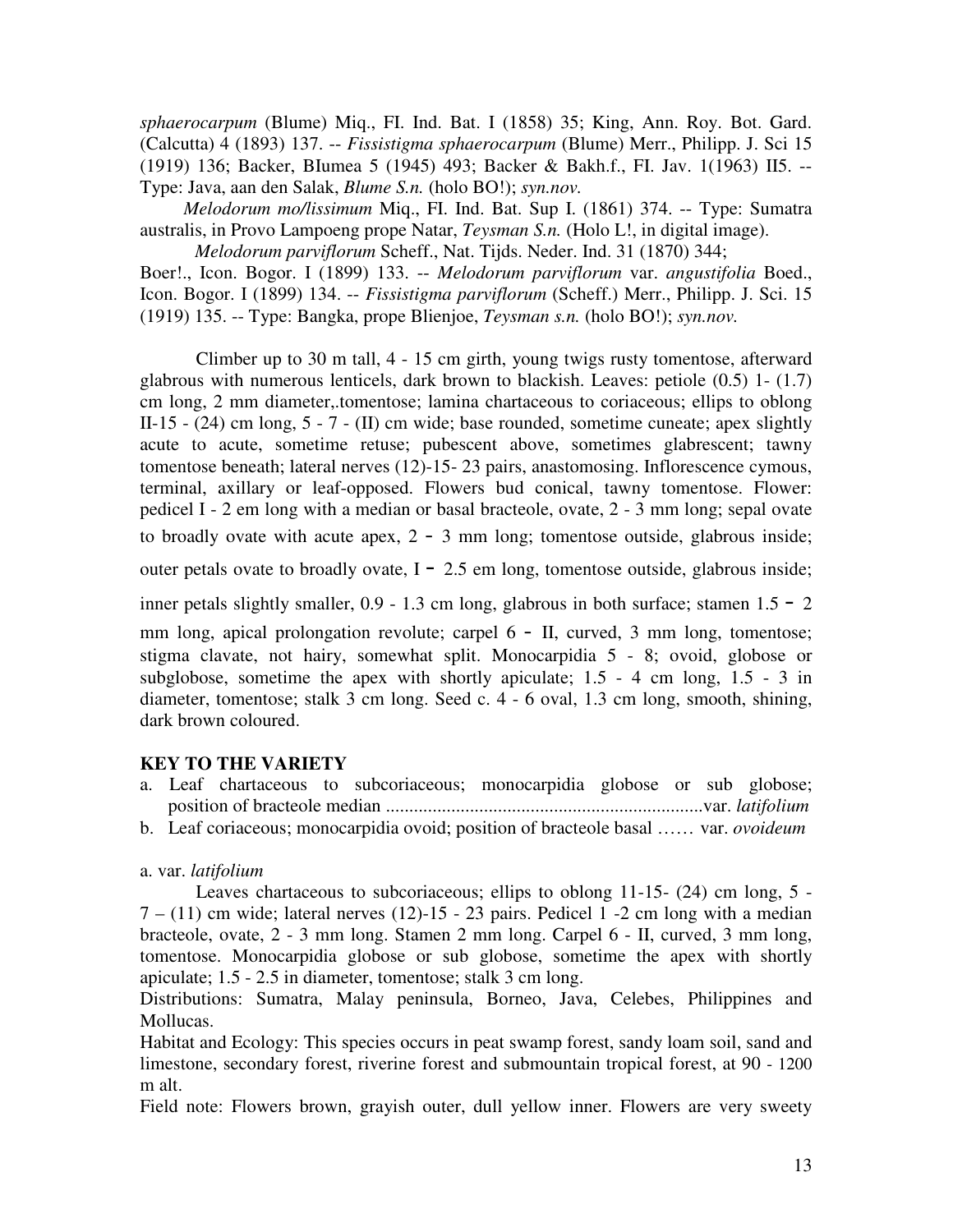fragrant. Fruit green.

Vernacular name: ki ladja, areuy ki ladja, aroi ki tjantoeng (Sund.), merangan, londo lojot (Jav.), akar pisang-pisang beledu (Malay.).

Uses: Burkill (1935b) record that the juice offruit is medicinal.

Specimens Examined: SUMATRA: West Sumatra, Harau, Sarasah Bonta, *Hotta* & *Okada* 1597; Bangka, *Teysman* S.n.; Riau, Tandjung Pinang, *Teysman* 17995; Sumatra australis, in Lampoeng prope natar (L, in digital image), *Teysman* S.n.; Asahan, *Yates* 1749; MALAY PENINSULA: Perak, *King 4002,* 7796. BORNEO: Brunei, Berakas, *Ashton S.* 7835; Sarawak, Tanjung Keranji, Meludak Per, *Anderson* 13262; Sarawak, G. Mulu path from Sg. Melinau Paku, *Anderson* S.n.; Sarawak, *Clemens 20150;* Mt. Kinabalu, Dallas, *Clemens* 27439;Tenompok, Kinabalu, *Clemens* 28127,28328; Mt. Kinabalu, Penaturan Basin, *Clemens* 32448, 34419; Mt. Kinabalu, Columben River, *Clemens* 33978; Tawao, Elphinstone Province, *Elmer 20516, 20814,21300;* Central East Borneo, W. Koetai, *Endert* 2423, *5035;* Suo Kenepai, *Hallier* 1995; Sarawak, Kuching, *Haviland* & *Hose* 869; Dallas, Koung, *Hottum* 25128; Sarawak, Bt Gaharu, Serian, *Illias Paie* & *Ashton* 8 16666; Sarawak, Kenaya, Ulu Lawas, *lllias Paie* & *Ashton* 831543; Base Camp Project Barito Ulu & Environs Joloi River, *Kade 8idyasa PBU* 513; E. Kutai, Sangkulirang Sub Div., Sg. Susuk Region, *Kosterman 5710;* Island Nunukan, *Kosterman* 8788; Berouw, Mt lias Bungaran, *Kosterman 13905;* Sarawak, *Ulu* Mamut, Bakong, Miri, *Sibat ak Luang* 824371; East kalimantan, Coal KPC, Sangatta, *PK 1200. JAVA:* Preanger, Bandjar *Backer* 4236; Preanger, Kali Poetjang, *Backer* 4429; Preanger, Tjikemboelan, *Backer* 4495; Bantam, Pasaoeran aan Straat Soenda, *Backer* 7189; Batavia, Tusshen Djasinga en Pasir Madang, *Backer 10262;* WZW van Buitenzorg, Nirmala, *Backer 11025;* Banjoemas, Tunsshen Madjenang en Tjisalak, *Backer* 18484; Djampang Kulon, Tjiganitri, Tjiemas, *Backer* 25558; Batavia, Depok, *Backer 26305, 26320;* Preanger, Tjadas Malang, Tjidadap, Tjibeber, *Bakhuizen v/d Brink* 2256; Preanger, Gn. Beser, Tjidadap, Tjibeber *Bakhuizen v/d Brink* 2423; Batavia, *Bakhuizen v/d Brink 3100;* Batavia, Depok, *Beumee A* 157, 687, 5642, 6482; Pekalongan, Soebah, *Beumee 4209;* aan den salak, *Blume s.n.;* Batavia, Depok, *Burch et de Monckey, S.n.;* Batavia, Depok, *Hallier S.n.;* Batavia, Depok, *Hilderbrad* 15; Djampang Wet an, Takoko, *Koorders* 14937 *B,* 33347; Unknown location, *Koorders 20879 B;* Bezoeki, *Koorders 21633B;* Pekalongan, *Koorders* 22535 *B, 27288B;* Malang, Pasoeroean, *Koorders* 23795 *B;* Preanger, Garut, Pangentjongan, *Koorders 26690;* Gn. Kantjana, *Koorders 41608 B;* Batavia, Depok, *Koorders* 41725 *B;* 42574 *B;* Bazoeki, Sriwulung, *Koorders 43043 B;* Preanger, Tasikmalaya, Pandjalu *Koorders 47606 B;* Bogor, Depok, *Soengandiredja 330;* Gunung Halimun, *Uchida* 41; Tapos, Pondok Gede, *Van Steenis* 2446; Preanger, Gn Beser, Tjidadap, Tjibeber, *Winckel* 321 *B, 330B,* 339 *B;* Bogor, *Leg.ign. S.n.;* Bogor, *Leg. Ign.* 148 C; Bogor, *leg.ign.* 186; ; Mt Salak Frape Tjigompong, *Leg .ign. S.n.* MOLLUCAS : Seram, East of Masohi, *Burley et all* 4356. PHILIPPINES: Mindanou, Camp Keitley, Lake Larao, *Clemens* 356; Luzon Island, Irobin, Mt. Bulusan, Prov.of Sorgoson, *Elmer 16709;* Island of Minadanou, Todaya (Mt. Apu), District of Davao, *Elmer 10693;* Luzon, Prov.of Laguna, *Ramos* 13527; Luzon, Anuling Zambalas, *Ramos* & *Edano* 44694.

#### b. var. *ovoideum* (King) J Sinclair

*Melodorum latifolium* var. *ovoideum* King, J. Asiat. Soc. Bengal. 61 (1892) 102 et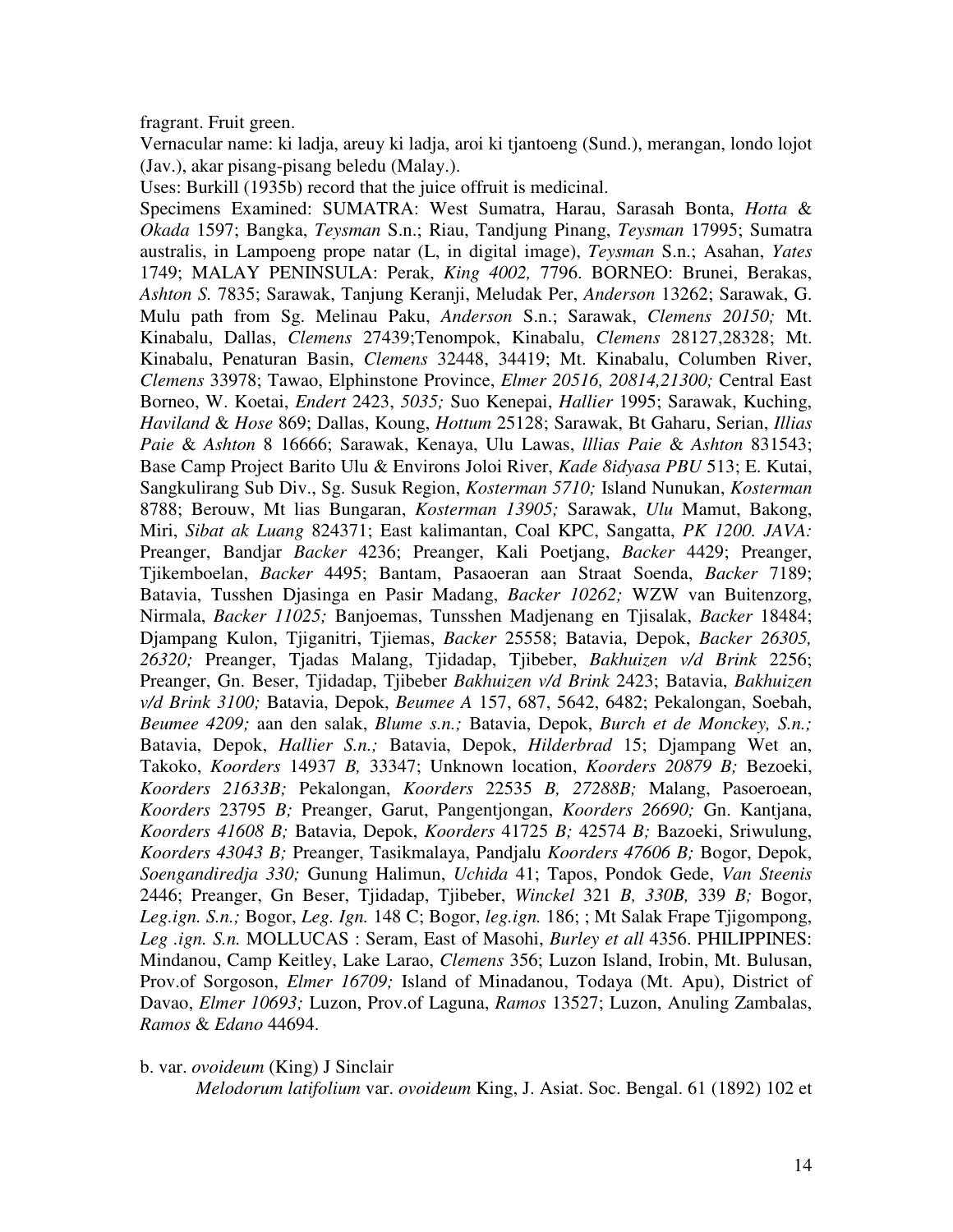in Ann. Roy. Bot. Gard. (Calcutta) 4 (1893) 135. -- *Fissistigma latifolium* var. *ovoideum* (King) J Sinclair, Gard. Bull. Str. Settl. 14 (1955) 359. -- Type: Malay Peninsula, Malacca, *Griffith S.n.* (holo K, not seen).

*Fissistigma ovoideum* (King) Merr., Philipp. J. Sci. 15 (1919) 134. -- Type: Perak, Batang Padang Distric, *King* 8119 (holo BO!).

Leaves coriaceous, oblong 12 -15 cm long, 4-4 cm wide; lateral nerves 11 pairs, anastomosing. Pedicel 1 cm long, bracteole 1, ovate, acute, basal, tawny tomentose. Stamen 1.5 mm long. Carpel few, c. 5; slightly curved, 3 mm long; densely tomentose hairs. Monocarpidia ovoid 4 cm long, 3 cm diameter, slightly apiculate; covered velvety hairs; stalk 2.5 cm long.

Distribution: Malay Peninsula.

Habitat & Ecology: This species occurs in edge of forest by roadside, in 300 -600 feet alt. Field note: Leave velvety deep green, soft dark brown underneath. Fruit velvety light rusty brown.

Vernacular name: Akar pisang-pisang bukit or buldo (Malay.)

Specimen Examined: MALAY PENINSULA: Pulau Penang, Highlands Hill, *Haniff* 9141; Perak, Batang Padang District, *King* 8119 ; Perak, *King 10118;* Malaya, Mac Ritchie Reservoir, Sriyakare, *Sinclair* 4922.

### *10. Fissistigma litseaefolium* (King) Merr.

*Melodorum litseaefolium* King, J. As. Soc. Beng. 61 (1892) 103 et in Ann. Roy. Bot. Gard. (Calcutta) 4 (1893) 132; Ridl., Fl. Malay. Penins. 1 (1922) 83. -- *Fissistigma litseaefolium* (King) Merr., Philipp. 1. Sci. 15 (1919) 133; J Sinclair, Gard. Bull. Str. Settl. 14 (1955) 351. -- Type: Perak, *King 4063* (holo L!, in digital image), *King* 4986 (para BO!).

Young twigs rusty tomentose, afterward glabrous with numerous lenticels.Leaves: petiole 0.7 - I cm long, 1 mm diameter, rusty tomentose; lamina chartaceous, ovate, 4 - 7 cm long, 2 - 3.5 cm long; base rounded; apex acute; glabrous above, grayish when dry; rusty tomentose beneath, somewhat like powder, glaucous; lateral nerve 9 - 10 pairs, not anastomosing. Inflorescence cymous or paniculate, terminal. Flower bud conical, rusty tomentose. Flower: pedicel rusty tomentose, 1 cm long, with a single small median bracteole; sepal ovate, acute, 2 mm long, rusty tomentose; outer petal, ovate, acute, 0.9 cm long, 0.4 cm wide, rusty tomentose outside; inner petal shorter than outer, 0.5 cm long, glabrous outside; stamen 0.5 cm long, apical prolongation revolute; carpel 20, curved, 1.5 - 2 mm long, rusty pubescent; stigma acute, not hairy. Carpidia not seen. Distributions: Sumatra and Malay Peninsula.

Habitat & Ecology: This species is found in primary lowland forest, at 50 -125 m alt. Field note: Flowers bud pale brownish-greenish or yellowish. Fruit is brownishgreenish. Specimens Examined: SUMATRA: North Sumatra, Atjeh, Gn Leuser Nature Reserve, *de Wilde* & *de Wilde-Duyjjes* 18716; Riau, Indragiri, Bovenlanden, Moeara Pandjaki, *Buwalda* 6469. MALAY PENINSULA: Perak, *King 4063* (L!, in digital image), *King* 4986.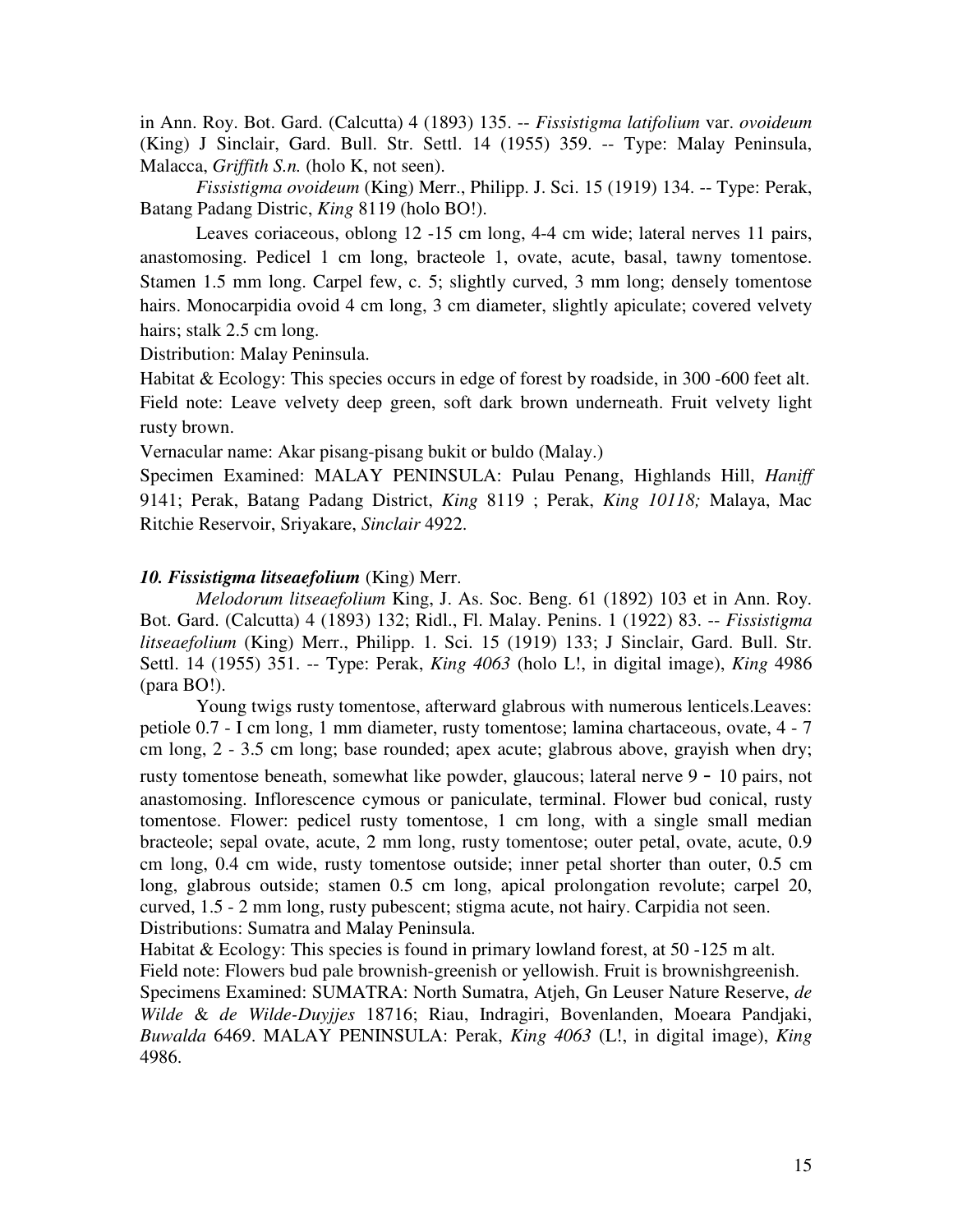### **11.** *Fissistigma longipes* Merr.

*Fissistigma longipes* Merr., Pap. Michigan Acad. Sc. 24 (1939) 70. – Type: Sumatra, East coast Asahan, near haboko, *Rahmat* 8449 (holo L!, in digital image).

Climber up to 20 m tall, young twigs brown tomentose, afterward glabrous, dark brown. Leaves: petiole rusty tomentose, 1 cm long, 3 mm diameter; lamina sub coriaceous, ellips to oblong,  $12 - 15$  cm long,  $S - 7:5$  cm wide; based rounded; apex rounded, sometime slightly retuse; glabrous above; rusty tomentose beneath; lateral nerves 13 - 20 pairs, not anastomosing. Inflorescence paniculate, terminal. Flowers bud elongated conical, rusty tomentose, recurved at the apex. Flower: pedicel 3 - 5 cm, with 1 median bracteole, ovate, 3 mm long; sepal ovate, 4 mm long, rusty tomentose; outer petals lanceolate, 2 - 2.5 cm long, 0.6 cm wide, rusty tomentose outside, glabrous inside; inner petal slightly smaller, 1.5 cm long; stamen 1.5 mm long, apical prolongation revolute; carpel 2 mm long, curved tomentose; stigma clavate, not hairy. Carpidia not seen. Distributions: Sumatra and Borneo.

Habitat & Ecology: Mixed Dipterocarp forest, disturbed forest and red clay soil, at 120 m alt.

Field note: Bud flowers yellowish brown, rusty pubescent. Inner calyx pale yellow. Petals pale yellow, recurved at apex. Anther light yellow, style brown pilose hairs.

Vernacular name: andor si maloem (sum.)

Note: This species is easily recognized by long pedicel (up to 5 cm long).

Specimens Examined: SUMATRA: East Asahan, near haboko, *Rahmat* 8499 (L, in digital image); BORNEO: Central Kalimantan, Sintang HPH km 70, *Mahyar et all* 983.

### **12.** *Fissistigma magnisepala* Irawan, sp.nov. (Fig.3)

Frutex scandens circiter 15 m. Ramunculus tawny tomentosa. Folia sub coriacea,

oblonga, 10 - 14 cm longa, 4 - 5 cm lata; apice caudatis; basi rotundatis; sup erne glabrescent, subtus tawny tomentose, glaucous; nervis 10 jugis, subtus prominulis. Inflorencentia solitary, ramulifloris. Pedicele brevis, subsessillis 0.4 cm longa. Bracteola 1, ovata, 0.5 cm longa, media. Sepala magni, ovata lata, 1.2 cm longa, 0.9 cm lata, coriacea, sparsim tomentose; venatio prominulis. Carpidia juventa ovoid, 0.5 cm longa, 0.4 cm diametro, velutinous, glaucous. -- Typus: Borneo, East kalimantan, Maruwai, block Lampunut, Long Iram Sub District, 19 March 1999, *PK* 2621 (holo BO!, iso BO!)

Climber c. 15 m tall, young twigs tawny tomentose, afterward glabrous, black coloured. Leaves: petiole 0.6 cm long, 2 mm diameter; lamina subcoriaceous, oblong 10 - 14 cm long, 4 - 5 cm wide; base rounded; apex caudate; glabrescent above; tawny tomentose, glaucous beneath; lateral nerve 10 pairs, not anastomosing. Inflorescence solitary, ramuliflorus. Flowers bud not seen. Flower: pedicels very short, subsessille 0.4 cm long with a median bracteole, ovate,3 mm long; sepal large, broadly ovate, 1.2 cm long, 0.9 cm wide, sparsely tomentose, venation prominent, persistent when fruiting; petal not seen; stamen not seen; carpel elongated, 2 mm long, tawny tomentose; stigma axe-shape, hairy. Young carpidia ovoid, 0,5 cm long, covered velutinous hair, glaucous. Distribution: Borneo.

Habitat  $\&$  Ecology: This species is found in primary dipterocarp forest with patches of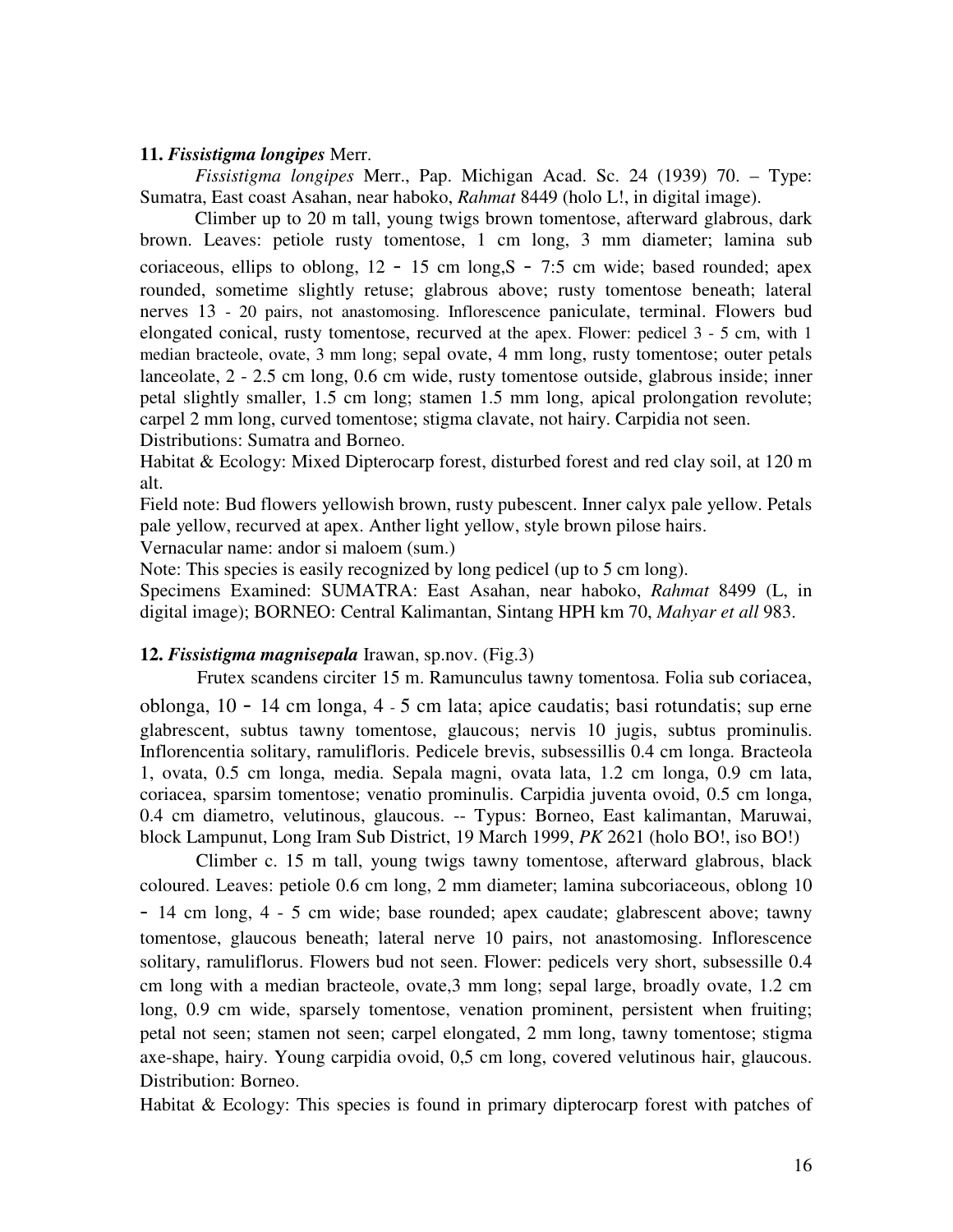Kerangas (Perengat) forest, sometimes in water logged, at 310 malt. Field note: Leave is glaucous below. Sepal is large. Young Fruit is greenish glaucous.

Specimen Examined: BORNEO: East Kalimantan, Maruwai, Block Lampunut, Long Iram Sub District, *PK* 2621.

Figure 3. *Fissistigma magnisepala* Irawan, sp.nov. – a.branch, b. sepal, c.carpel, d.young carpidia, 1.outside view, 2. inside view [a – d: *PK 2621*]

### **13.** *Fissistigma manubriatum* (Hook. f. & Thomson) Merr.

*Melodorum manubriatum* Hook. f. & Thomson, F1. Ind. 1 (1855) 118 et in F!. Br. India. 1 (1872) 79; Miq., FI. Ind. Bat. 1 (1858) 35; King, Ann. Roy. Bot. Gard. (Calcutta) 4 ( 1893) 134; Boer!., Icon. Bogor. 1 (1899) 132; Rid!., Sarawak Mus. J. 1 (1913) 88; Rid!., FI. Malay. Penins. 1 (1922) 84. -- *Fissistigma manubriatum* (Hook. f. & Thomson) Merr., Philipp. J. Sci. 15 (1919) 134; J Sinclair, Gard. Bull. Str. Settl. 14 (1955) 355; Kessler & Heusden, Rhedea 3 (1) (1993) 64. -- Type: Penang, Porter, *Wall. Cat.* 6465 (K, not seen).

*Uvaria manubriata* Wall. Cat. 6456, Merr., Philipp. J. Sci. 15 (1919) 134; J. Sinclair, Gard. Bull. Str. Sett!. 14 (1955) 355, *nomen nudum.*

*Melodorum bancanum* Scheff., Nat. Tijds. Ned. Ind. 31 (1870) 244. -- Type: Bangka, Prope Muntok et Blienjo, *Cult. In Bot. Bog. XVIE-IO7a* (holo BO!, iso BO!). *Melodorum khortalsii* Miq., Ann. Mus. Bot. Ludg-Bat. 2 (1865) 37. -- Type: Borneo australis, in Martapoera, Poelo Lampei, In M. Pamatton, *Khortalls* S.n. (holo BO!).

Climber, up to 25 m tall, young twigs tawny tomentose, afterward glabrous with numerous lenticels. Leaves: petiole tawny tomentose,  $1 - 1.5$  cm long,  $1.2 - 2$  mm diameter; lamina sub coriaceous, oblong - lanceolate, 5 - 18 cm long, 2 - 7 cm wide; base rounded; apex acuminate; glabrous above, grayish when dry; densely seriaceous beneath, adpressed, shining; lateral nerves 12 - 20 pairs, not anastomosing; reticulations not visible beneath. Inflorescence cymous, 3 flowered, terminal *or* leaf-opposed. Flowers bud conical, up to 2 cm long; densely seriaceous. Flowers: pedicels 1 - 1.5 cm long, tawny tomentose; bracteole 2, one caducous basal, the other one median, 4 mm long, tawny tomentose; sepal ovate, <sup>5</sup> - 9 mm long, faintly three-nerved, tawny tomentose, persistent when *fruit* ripe; outer petals ovate, 2 - 2.5 cm long, 0.8 -1 cm wide, densely seriaceous outside, velutinous at the base inside; inner petals 1.5 cm long, 0.8 cm wide, sometimes falling when outer blossom; stamen 2 mm long, apical prolongation revolute; carpel c.30, curved, 3 mm long, covered with seriaceous hairs; stigma axe-shape, not hairy, slightly split. Monocarpidia up to 15, ovoid,  $1 - 2$  cm diameter, velutinous; stalk  $1.5 - 5$  cm long, 2 - 3 mm diameter. Seed c. 9 in two rows, oval, I cm long, 0.8 cm wide; smooth, brown, shining.

Distributions: Sumatra, Malay Peninsula and Borneo.

Habitat & Ecology: This species is found in lowland to sub mountain  $(20 - 1100 \text{ m alt})$ ,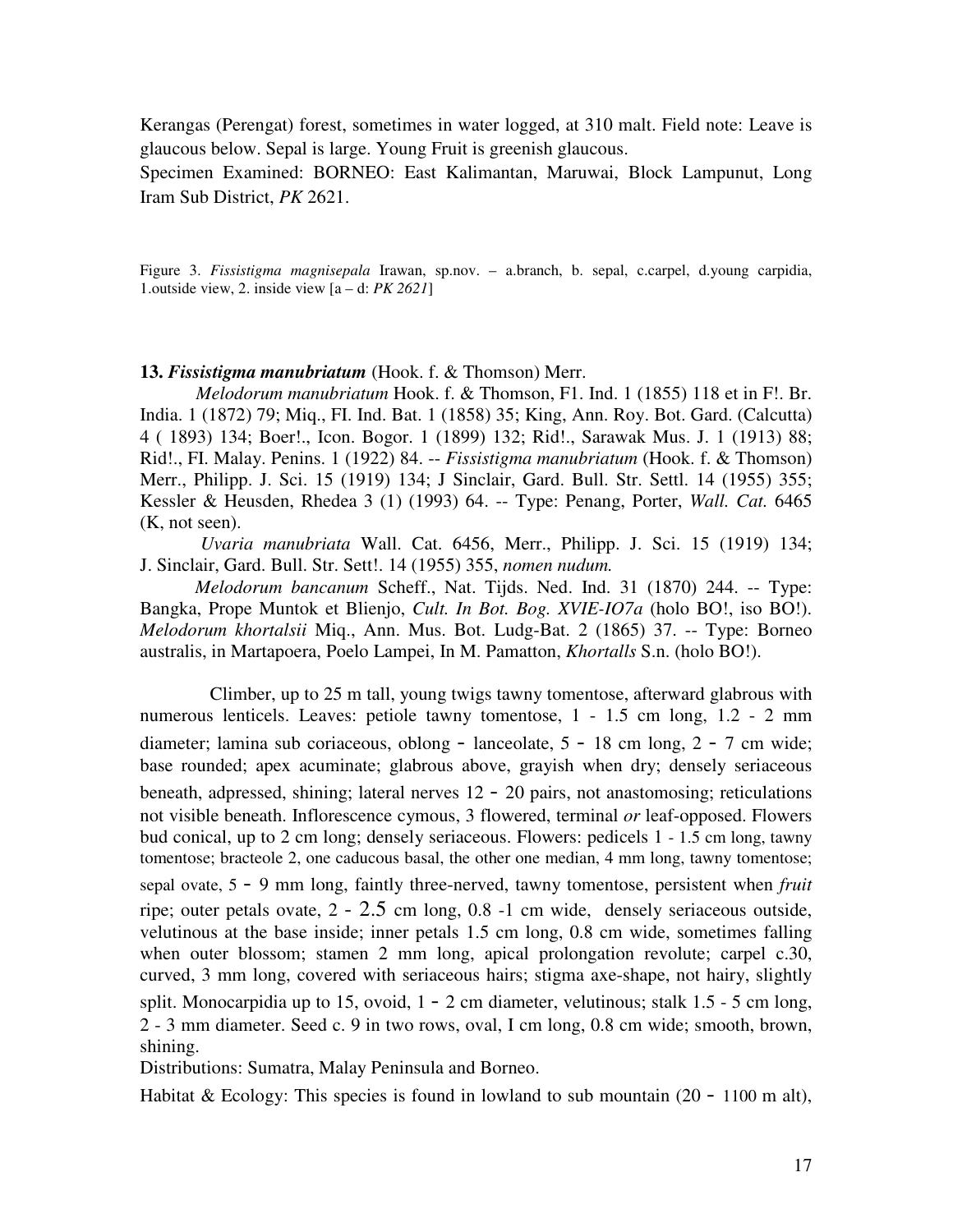in rain forest, virgin forest, along primary forest, mixed dipterocarps,lowland forest, forest along small scream, secondary forest, granitic sand, sandy loam soil and flat land.

Field notes: Leaf is middle green, glossy brown underneath. Flowers outside is light yellow-cinnamon *or* lilac pink. Lower stamen is bright red. Pistil! is yellow. Fruit is velvety light brown.

Vernacular name: akar larak, akar kenchon, akar jangkar, akar sembelit, akar pisangpisang (Malay.), aka-aka (Minang), akar sengkarang boeboe, akar sengkarang, akar rarak api (Bangka).

Uses: Decoction of root is taken from stomachache (Burkill1935b).

Specimens Examined: SUMATRA: N. Sumatra, Gn Leuser N.R., de Wilde & de *Wilde-Duyfjes* 16489; W. Sumatra, Payakumbuh, Gn. Bongso, *Dayar Arbain* DA 552; W.Sumatra, Payakumbuh, Kelok sembilan, *Hotta* & *Okada* 1661; Mt. Malintang, *Jacobs* 4641; Bangka, Lokok Besar, *Kosterman 1106:* Billiton, Tandjun Pandan, Komasi S.n.; Lampung, *Teysman* 2172; Riau, Tandjung Pinang, *Teysman* 17996, 17997, 17998; Bangka, Pangkal Pinang, *Teysman s.n;* Bangka, Prope muntok et Blienjo, *cult. In Hor. Bot. Bog. XVIE-107a* (holo BO!, iso *BO!)XI* A- 45; Bangka, Leg.ign. S.n. MALAY PENINSULA: Malacca, Kemendore, *Burki1l4462;* Malacca, Jasin Road, *Burkill6432;* Johore, Sungei Rhu Reba, Jason Bay, *Corner 28500;* Perak, *King* 4385, 4744, 8352. BORNEO: E. Kalimantan, Wanariset area, Rintis Baru, *Ambri* & *Arifin W 705;* E. Kalimantan, Wanariset area, Rintis Soejawa, *Ambri* & *Arifin W* 871, *W* 876;E. kalimantan, Wanariset, Samboja, *Balgooy 6091;* W. Koetai, *Endert 3904;* E. kalimantan, road to Sungei Wain, *Kessler et all PK 1074;* E. Kalimantan, Inhutani area, Batu Ampar, *Kessler et all PK* 1454; E. Kalimantan, PT Kelian Equatorial Mining Area, *Kessler* & *Arbainsyah B* 1384; E. Kalimantan, PT Kelian Equatorial Mining Area, *Kessler et all PK 2099;* Borneo australis, *khortalls s.n.;* Balikpapan, Wain region, *Kostermans 4503a;* Tdg Bangko, near Mahakam, *Kostermans 7101;* E. Borneo, Sampit Region, near Kuala Kuajan, *Kostermans* 7965; Tawao, miles 9 pas road, *Krispinus s.n.;* E.Kalimantan, tanah Merah, *Kuswata Kartawinata I* 417; Kalimantan Tengah, Kota Waringin Lama, *Riswan et all B* 22; S. Kalimantan, Tabalong, *Sidiyasa* & *arifin 1988A;* E. Kalimantan, upper Mahakam River, *SidiyasaandAhmadi 1440.*

#### **14.** *Fissistigma rubiginosum* (AD C.) Merr.

*Uvaria rubiginosa* ADC., Mem. Soc. Genev. 5 (1832) 202. – *Melodorum rubiginosum* Hook. f & Thomson, F1. Ind. 1 (1855) 116 et in FI. Br. India I (1872) 79; King, Ann. Roy. Bot. Gard. (Calccuta) 4 (1893)138; Ridl., Sarawak Mus. J. 1 (1913) 91; Ridl., FI.. Malay. Penins. 1 (1922) 88. -- *Fissistigma rubiginosum* (ADC.) Merr., Philipp. J. Sci. 15 (1919) 135; J Sinclair, Gard. Bull. Str. 14 (1955) 361. -- Type: circa Tavoy, *Wall. Ex W. Gomez* (holo G, not seen).

*Uvaria nervosa* Wall. Cat. 6474, Merr., Philipp. J. Sci. 15 (1919) 135; J Sinclair, Gard. Bull. Str. 14 (1955)361, *nomen nudum.*

*Uvaria fulvo* Wall. Cat. 6427, Merr., Philipp. J. Sci. 15 (1919) 135; J

Sinclair, Gard. Bull. Str. 14 (1955) 361, *nomen nudum*

Climber c. 10 m tall, young twigs tawny tomentose, afterward glabrous, dark coloured. Leaves: petiole tawny tomentose, 1.5 em long, 0.5 mm diameter; lamina chartaceous, oblong,  $19 - 25$  cm long,  $10 - 12$  cm wide; base rounded; apex acute; glabrous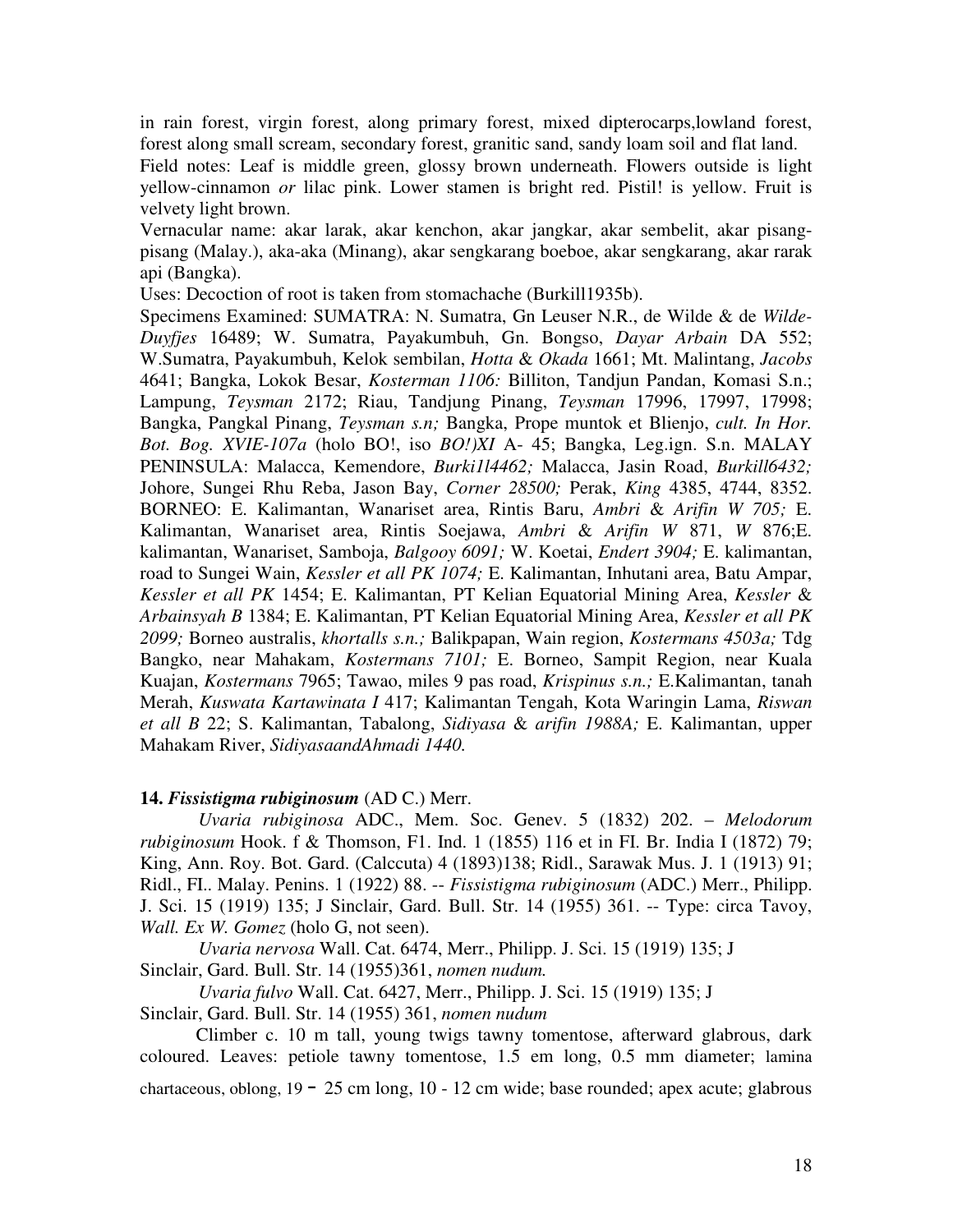above except the midrib; tawny pubescent beneath; lateral nerves  $12 - 14$  pairs, prominent beneath; lateral nerve anastomosing. Inflorescence (cited from Sinclair 1955) cymous, 3 - 5 flowered, terminal, leaf opposed. Flowers bud elongated conical. Flower: pedicels brown pubescent, 2 cm long, with a minute basal and a sub median bracteoles;

sepal broadly triangular, acute, 2 - 3 mm long, tomentose; outer petallanceolate-linear, 3.5 cm long when mature, brown tomentose outside, glabrous inside; inner slightly shorter than outer; stamen 2.5 mm long, apical prolongation narrow; carpel 3 mm long, pubescent; stigma clavate, not hairy. Carpidia not seen.

Distributions: Malay Peninsula and Borneo.

Habitat & Ecology: in lowland wood, at 15 - 30 malt.

Field note: Leaves is glossy dark green. Flowers are dark brown. Young fruit is dark green.

Specimen Examined: MALAY PENINSULA: Perak; *King* 5837.

# **15.** *Fissistigma sumatrana* Irawan, sp. nov (Fig.4)

Ramunculus fulvo tomentosa. Petiola 1.2 cm longa, 2 mm diametro. Folia sub coriacea, obovata, 20 cm longa, 6.5 cm lata; basi cuneata; apice cuspidate; superne glabrosa excepta tomentosa midrib; subtus fulvo-pubescentibus. Multi nervus, 33 jugus, oblique, curve, subtus prominulis. Inflorescentia panicula, axillaris. Pedicelle 1.2 cm longa, fulvo-tomentosa. Bracteola I, parvi triangularis, media. Sepala ovata, *0.2* cm longa, fulvo-tomentosa. Petala exteriora lanceolata, 2 cm longa, *0.4* cm lata, fulvo-

tomentosa. Stamina 1 mm longa. Carpela 2 mm longa, stigma clavata.--Typus: North Sumatra, Langkat, Bahorok, Batang Lawang, 2 March 1973, *Dransfield 3401* (holo BO!, iso BO)

Young twigs tawny tomentose, afterward glabrous. Leaves: petiole 1.2 cm long, 2 mm diameter; lamina sub coriaceous, obovata, 20 cm long, 6.5 cm wide; base cuneate; apex cuspidate; glabrous above; whitish brown pubescent beneath; lateral nerves 33 pairs, not anastomosing. Inflorescence paniculate, axilarry. Flower bud elongated conical. Flower: pedicels 1.2 cm long, tawny tomentose, with a small triangular median bracteola; sepal ovate, 2 mm long, tawny tomentose; outer petals lanceolate, 2 cm long, 0.4 cm wide, tawny tomentose outside, glabrous inside; inner petal, lanceolate, 1.2 - 1.3 long, glabrous in both surface; stamen I mm long, apical prolongation narrow; carpel c.5, elongated, 2 mm long, pubescent; stigma clavate, not hairy. Carpidia not seen. Distribution: Sumatra

Habitat & Ecology: Secondary forest river side, in 150 malt.

Field note: Flowers at least white, extremely fragrant then turning orange brown. Young fruit is green.

Specimen Examined: SUMATRA: North Sumatra, Langkat, Bahorok, Batang lawang, *Dransfield 3401.*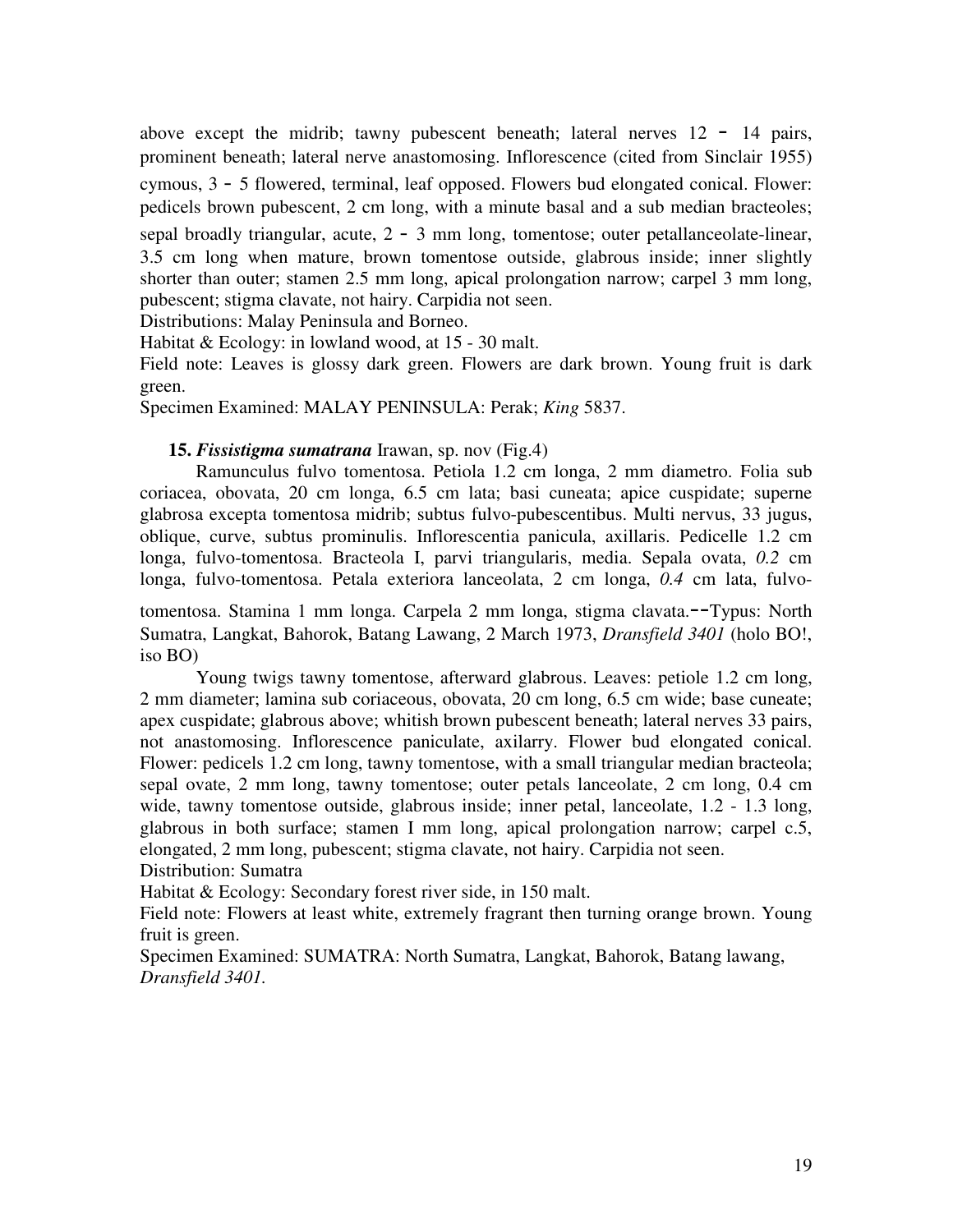Figure 4. *Fissistigma sumatra* Irawan, sp.nov.- a.branch, b. Outer petal, c. Inner petal, d. Sepal, e. Stamen, f. Carpel, 1. outside view, 2. inside view [a-f: *Dransfield 3401*]

#### **INCOMPLETELY KNOWN SPECIES**

There are several species recorded in literatures from Malesia which no specimen is available for examination. For description follows Miquel (1865) for *F.cinerascens* and *F. zippelii;* Ridley (1913) for *F.longipetalum* and *F.ovalifolium.*

# **1.** *Fissistigma cinerascens* (Miq.) Merr.

*Melodorum cinerascens* Miq., Ann. Mus. Bot. Ludgo-Bat.2 (1865) 37. - *Fissistigma cinerascens* (Miq.) Merr., Philipp. J.Sci. 15 (1919) 131. -- Type: Sumatra Occidentalis, *Korthals S.n.*

Young twigs rusty tomentose. Leaves: petiole 0.4 - 0.8 cm long, rusty tomentose; lamina coriaceous, ellips to oblong, 5 - 12.5 cm long, 2.5 - 4 cm wide; base obtuse; apex shortly acute to acuminate; glabrous above, villosus beneath; lateral nerve 12 - 18 pairs, greyish. Inflorescence cyme, 1 - 3 flowered, axillary. Flower bud conical, 0.6 cm long, rusty tomentose. Flower: pedicel 1.25 - 2.5 cm long with one bracteole, rusty tomentose; sepal triangular-ovate; outer petals ovate, 0.6 cm long; inner petal smaller than outer; stamen numerous; carpel elongated. Monocarpidia subglobose to globoseellipsoid, 1 - 1.4 cm diameter.

#### **2.** *Fissistigma longipetalum* (Ridl.) Merr.

*Melodorum longipetalum* Ridl., Sarawak Mus. 1. I (1913) 92.-- *Fissistigma longipetalum* (Miq.) Merr., Philipp. 1. Sci. 15 (1919) 133. -- Type: Borneo, Sarawak, Kuching, *Haviland 2102* (holo K, not seen)

Young twigs rusty tomentose. Leaves: petiole 1 cm long, scurfy only in adult leaves, rusty tomentose when young; lamina coriaceous, lanceolate, 6 - 7 cm long, 3 cm wide; base rounded; apex acute to acuminate; glabrous above; glaucescent beneath, shining hairs when young, except the tomentose midrib. Flower solitary, axillary; pedicel 2 cm long or less, with a small linear bracteole; sepallanceolate, acuminate, 3 mm long; outer petallinear-lanceolate, acuminate, thinly rusty tomentose outside, glabrous inside, 2.5 cm long, 0.4 cm wide; inner petals shorter, linear, half as long, galabrous; carpel elongated, covered with seriaceous hairs.

### **3.** *Fissistigma ovalifolium* (Ridl.) Merr.

*Melodorum ovalifolium* Ridl., Sarawak Mus. J. I (1913) 92.- *Fissistigma ovalifolium* (Ridl.) Merr., Philipp. J. Sci. IS (1919) 134. -- Type: Borneo, Sarawak, Kuching, *Haviland* 3141,3151 (holo K, not seen).

Twigs tomentose. Leaves: petiole 0.4 cm long, pubescent; lamina coriaceous, ovate to ellips, 5 cm long, 2.5 cm wide; base broad, peltate, with two gland at the base;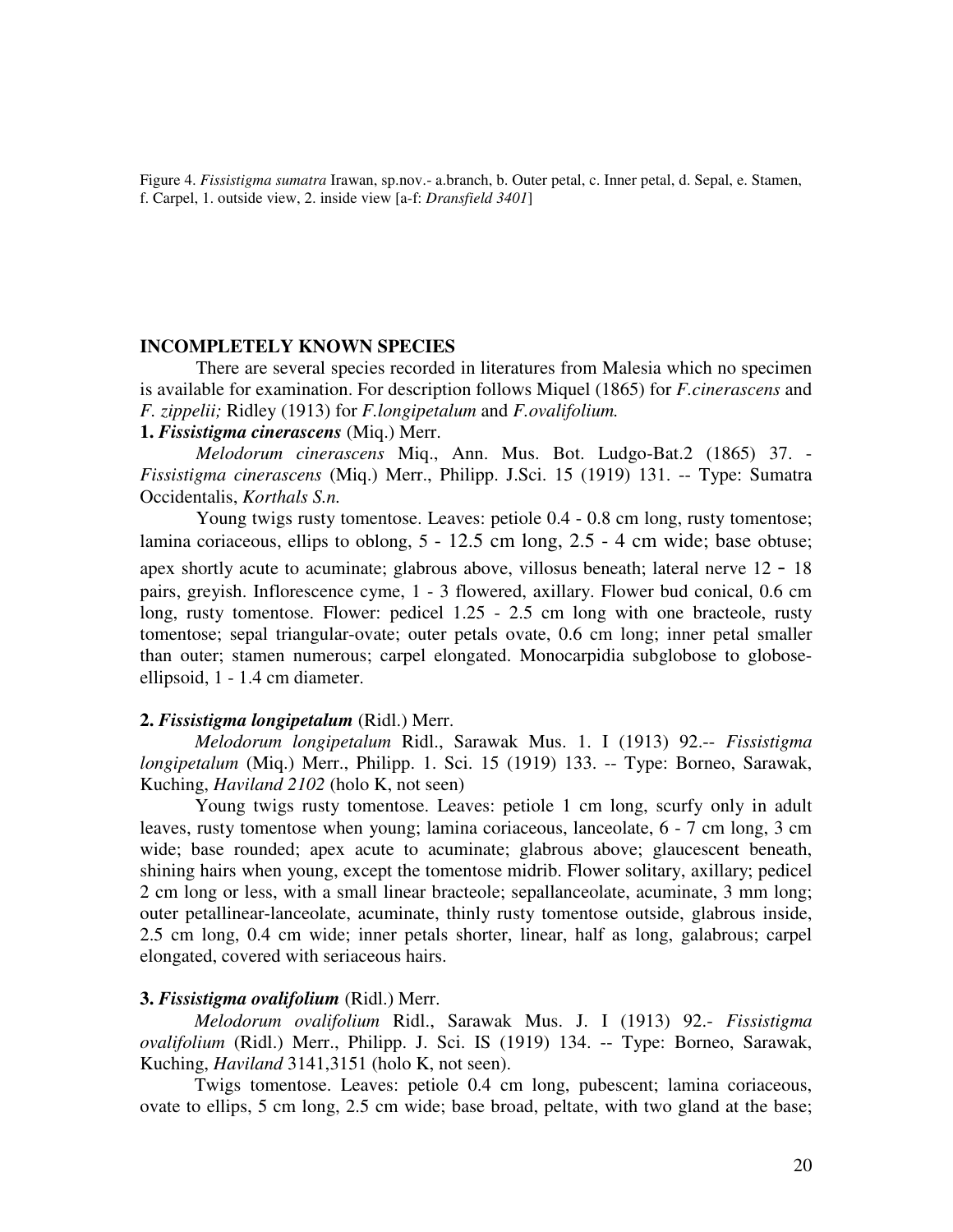apex shortly acuminate, blunt; glabrous above; glaucous beneath except the nerves covered with red hairs. Flower solitary, extra-axillary, opposed of leaves; pedicel slender, 2.5 cm long, with aminute bract; sepal ovate, obtuse, 2 mm long, red-hairs; outer petal linear, obtuse, 2.5 cm long, 0.4 cm wide, red hairs; inner petals very short, lanceolate, acuminate, 0.5 cm long, glabrous.

### **4.** *Fissistigma zippelii* (Miq.) Merr.

*Melodorum zippelii* Miq., Ann. Mus. Bot. Ludgo-Bat.2 (1865) 38. -- *Fissistigma zippelii* (Miq.) Merr., Philipp.J.Sci. 15 (1919) 137. -- Type: Sumatra Occidentalis, *Korthals s.n.*

Twigs rusty tomentose. Leave: petiole 0.4 -0.6 cm long; lamina coriaceous, ellips to oblong, 10 cm long, 4 cm wide; base rounded; apex acute to acuminate; glabrous above; vellutinous beneath; lateral nerve 16 pairs. Inflorescence cyme, 3 - 5 flowered, axillary. Flower: pedicel elongated; outer petal 0.6 cm long; inner petal slightly smaller; stamen numerous; carpel hirsute.

## **EXCLUDED SPECIES**

**1.** *Fissistigma clementis* Merr., Jour. As. Soc. Str. 85 (1922) 178. -- Type: Borneo, Sandakan, *Ramos* 1474 (holo BO!).

Note: This species has no scalariform leaf venation and its carpel is glabrous, In fact it is a synonym of *Mitrella kentii* (Bl.) Miq.

#### **ACKNOWLEDGEMENT**

I am grateful to my supervisors: Prof. Dr. Edi Guhardja, M.Sc (IPB), Prof. Dr. Mien A. Rifai (Herbarium Bogoriense) and Dr. Paul J.A Kessler (NHN Leiden) for their supervision of this study; Director of Herbarium Bogoriense for allowing me to use the herbarium specimens and providing working fasilities; The management of "BPPS DIKTI" Ministry of National Education for financial suppert; Dr. Rugayah, for her support and comment of this manuscript.

### **REFERENCES**

Airy-Shaw HK. 1939. Additions to the Flora of Borneo and Other Malay Island: XII, the Annonaceae of the Oxford University Expedition to Sarawak. 1932. Bull.Misc. Infonn. 1939: 287-288.

Backer CA. 1945. Notes on the Flora of Java, II. Blumea 5: 493.

Backer CA & Bakhuizen van der Brink RC Jr. 1963. Flora of Java 1. Wolters NoordhoffNV, Groningen. P: 114-115.

Blume CL. 1825. Annonaceae. Bijdr. 1:13.

- Blume CL. 1830. Flora Javae Annonaceae. J Frank, Brussels. P: 37-41.
- Boerlage JG. 1899. Notes sur Les Anonacees du Jardin Botanique de Buitenzorg. Icon. Bogor.1 : 132-134.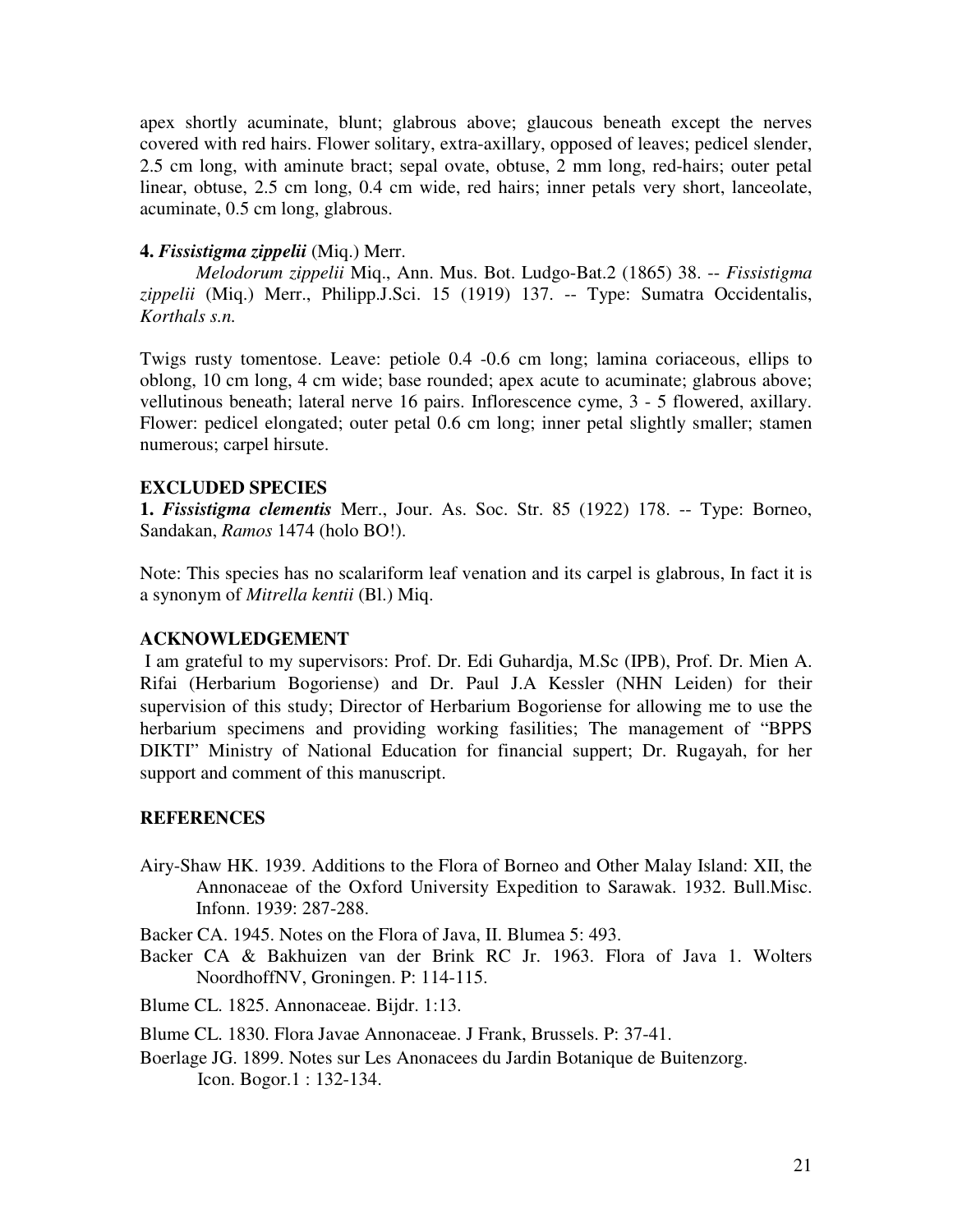Burkill IH. 1935a. Some Changes in Plant-names. Bull. Misc. Infonn. 1935: 317

- Burkill IH. 1935b. A Dictionary of the Economic Products of the Malay Peninsula. Government of The Straits settlement, London. P : 1020-1021.
- Candole AP de. 1832. Melodorum. Mem. Soc. Genev. 5: 202.
- Dunal MF. 1817. Monographie de la famil1e des Anonacies. TreutteI & Wiirzz, Paris. P: 115.
- Griffith W. 1854. Fissistigma. Not. As.4: 706.
- Harris JG & Harris MW.l994. Plants Identification Terminology, An Illustrated Glossary. Spring Lake Publishing, Utah. 188 pp.
- Heusden ECH van. 1992. Flowers of Annonaceae: Morphology, Classification & Evolution. Blumea supp!. 7: 69-72.
- Hooker f JD & Thomson. 1855. Flora Indica 1. W Pamplin, London. P: 112-129
- Hooker f JD & Thomson. 1872. ill Hooker f JD. The Flora of British India 1. Reeve & Co. London. P : 72 - 78
- Kessler PJA. 1993. Annonaceae. J.n Kubitzki, Fam. Gen. Vas. Plant 2, Springer, Berlin. P : 121.
- Kessler PJA & Heusden ECH van. 1993. The Annonaceae of the Balikpapan Samarinda Area, East Kalimantan, Indonesia. Rheedea 3 (1): 63-65.
- Kessler PJA, Bos MM, Daza SECS, Kup A, Willemrt LPM, Pitopang R, Gradstein SR. 2002. Checklist of Woody Plants of Sulawesi, Indonesia. Blumea suppl.14: 10.
- King G. 1892. Material for a Flora of The Malay Peninsula. *J.* Asiat. Soc. Bengal. 61: 101- 112.
- King G. 1893. The Annonaceae of British India. Ann. Roy. Bot. Gard. (Calcutta) 4: 129 - 142.
- Leenhouts PW. 1968. A Guide to the Practice Herbarium Taxonomy. Reg.Veg. 58: 60 pp.
- Loureiro J de. 1790. Flora Cocchinchinensis 1. Typis et expensis academicus, Lissabon. P: 351.
- Maxted N. 1992. Toward Defining a Taxonomic Revision Methodology. Taxon 41 653-659.
- Merrill ED. 1908. Melodorum rufum. Philipp. *J.* Sci. 3: 223.
- Merrill ED. 1919. On the Applications of the Generic name Melodorum of Loureiro. Philipp. 1. Sci. 15 : 125 - 137.
- Merrill ED. 1923. Fissistigma. Enum. Philipp. Plant 2: 174.
- Merrill ED. 1929. Plantae Elmerianae Borneensis. U. Calif. Publ. 15: 72.
- Merrill ED. 1939. New Sumatran Plants IV. Pap. Michigan Acad. Soc. 25: 70 71.
- Miguel FAW. 1858. Flora van Nederlandisch Indie. FI. Ind. Bat.1: 34-37.
- Miguel FAW. 1861. Sumatra, Seine Pflanzenwelt. Fl. Ind. Bat. Suppl.: 374.
- Miguel FAW. 1865.Anonaceae Archipelagi Indica. Ann. Mus. Bot. Ludg-Bat. 2: 36- 38.
- Presl CB. 1830. Anonaceae. ReI. Haenk. 2: 75.
- Ridley HN. 1912. Melodorum. Kew Bull. 1912: 386-387